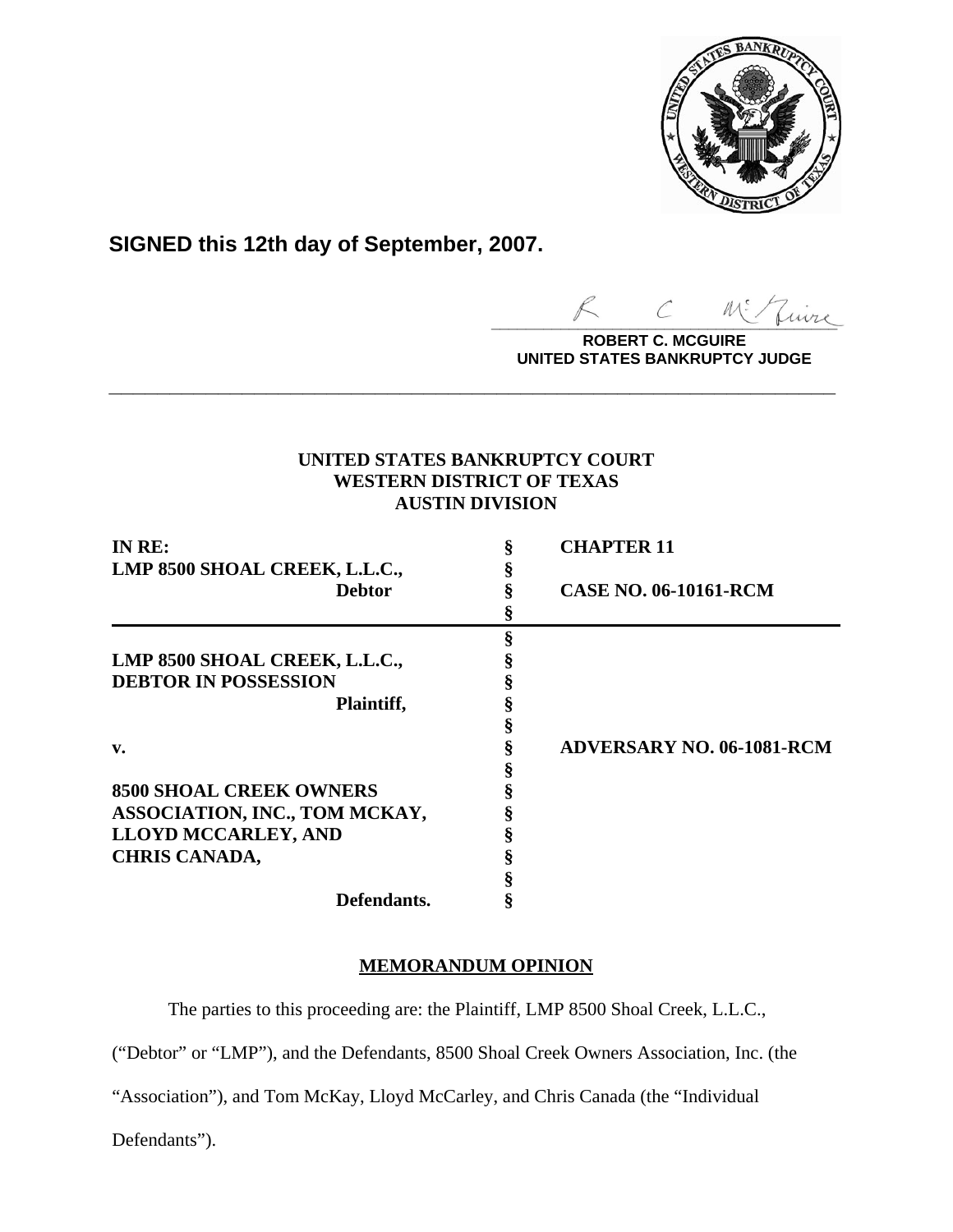#### **JURISDICTION**

The court has jurisdiction over this proceeding under 28 U.S.C. § 1334. This is a core proceeding under 28 U.S.C. § 157(b)(2)(A), (B), (C), (O), and (K).

The foregoing and following constitute the court's findings of fact and conclusions of law pursuant to Fed.R.Bankr.P. 7052 To the extent not inconsistent herewith, the court also adopts and incorporates by reference its findings of facts and conclusions of law previously stated on the record during the course of the trial. Where appropriate, a finding of fact shall be construed to be a conclusion of law, and vice versa.

#### **PROCEDURAL AND FACTUAL BACKGROUND**

LMP and the Individual Defendants each own one commercial office building in a fourbuilding commercial condominium complex (the "Property") governed by the Association. The Debtor sued the Association and Individual Defendants in state court<sup>1</sup> for numerous violations of the Texas Property Code, breach of fiduciary duty, breach of contract (the Association's Declaration of Condominium Regime), tortious interference, and slander of title, and to void and/or subordinate a lien filed by the Association against LMP's interest in the Property. LMP complained of the Defendants' conduct in adopting an amendment to the Association's Declaration of Condominium Regime that prohibited subdivision of individual buildings within the complex, their role in allegedly causing the property to be "Red-Tagged" by the City of Austin, and their filing of the lien on LMP's building (the "LMP Building").

In addition to monetary relief, LMP sought injunctive relief to compel the Defendants to immediately take official action to resolve the City of Austin's "Red Tag" that encumbered the LMP Building beginning in May of 2005. However, on July 11, 2007, during argument in this

<sup>&</sup>lt;sup>1</sup> On February 7, 2006, LMP filed its voluntary petition under 11 U.S.C. § 1101, *et seq.* and on March 9, 2006, the Defendants removed this suit to this court.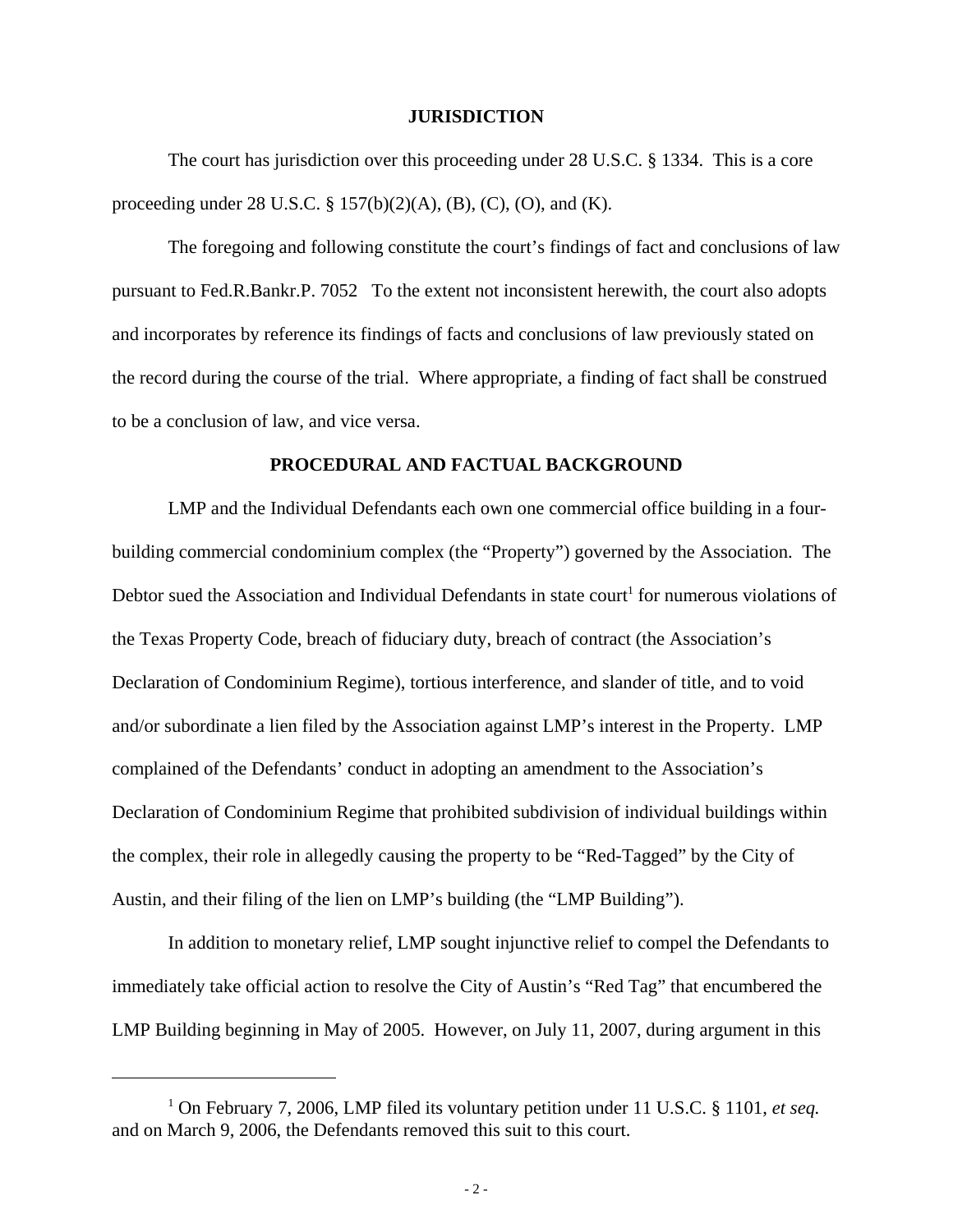matter, it was announced that LMP's request for an injunction had been resolved because the City had removed the Red Tag.

The Individual Defendants filed a counterclaim against LMP for their attorneys fees and for damages allegedly resulting from LMP's destruction of parking areas and pathways at the condominium complex, alleging causes of action for trespass, tortious interference with prospective business relationships, breach of contract, conversion, and violations of the Texas Property Code (specifically, the Texas Condominium Act codified as Chapter 82 of the Property Code). The Individual Defendants later agreed to dismiss their cause of action for conversion. They also filed a third party complaint against Lucian Morehead, LMP's principal, which mirrored the claims asserted in their counterclaim. That third party complaint was subsequently dismissed from this action for lack of jurisdiction.

This court (the Hon. Larry E. Kelly presiding) granted partial summary judgment against the Association, finding it liable for violation of the Texas Condominium Act in connection with the adoption and recording of the challenged amendment to the Declaration. Judge Kelly did not rule on the question of damages from that violation.

At the close of LMP's evidence during the trial, the Defendants moved under Fed.R.Bankr.P. 7052, incorporating Fed.R.Civ.P. 52(c), for a judgment as a matter of law with respect to LMP's primary causes of action for breach of contract and damages for violation of the Texas Condominium Act, arguing that LMP had failed to prove that it suffered any quantified damages. That motion was granted, for the reasons stated on the record.

Following that ruling, the parties agreed that the Defendants would submit by motion and affidavit their claim for attorneys fees and costs of defending this lawsuit. In its responsive pleadings, LMP has disputed their right to any attorneys fees and challenged certain of the costs they claim.

- 3 -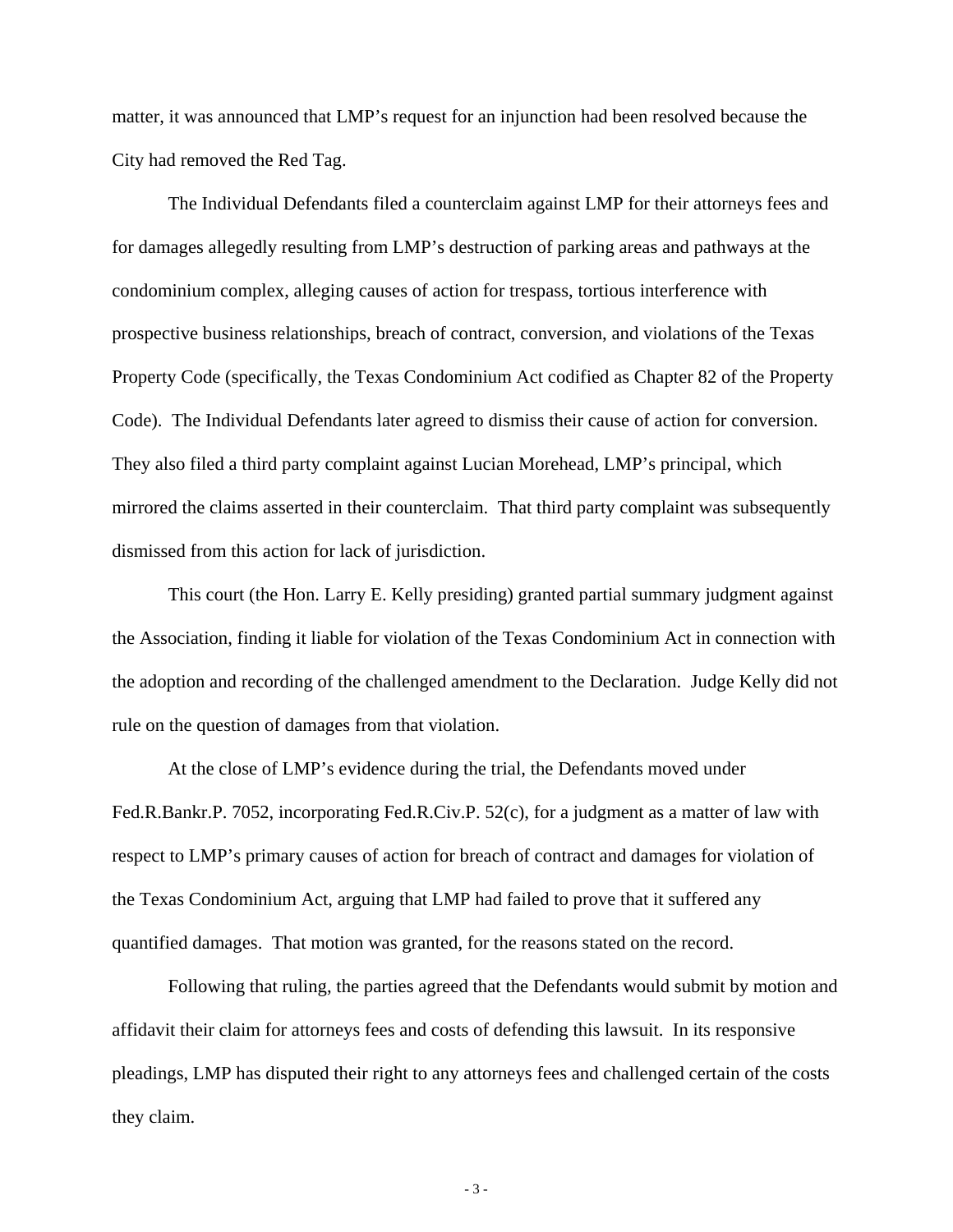The parties in their Joint Pre-Trial Order, at pp. 2-5, have given a detailed summary of the agreed facts, most of which are adopted by the court and incorporated hereinbelow.

#### **THE INVALID AMENDMENT**

In 2001, the original developer of the Property, which is located at 8500 Shoal Creek Boulevard in Austin, Texas, obtained a "Site Development Determination" ("SDD," *see* Plaintiff's Exh. 137) from the City of Austin allowing for 307 total parking places on the Property. The 2001 SDD was never fully implemented by the original developer.

On or about October, 2002, the Association was created when its Declaration, Articles of Incorporation, and Bylaws were filed in the official real property records of Travis County by Radian Building Partnership, Ltd. (the "Declarant").

On or about November 4, 2002, and prior to the sale of any units at the Property, the Declarant adopted and recorded the "First Amendment to Declaration of Condominium Regime for 8500 Shoal Creek Office Condominiums" (the "First Amendment"). The Declaration (and any valid amendments), which incorporates the Texas Condominium Act, constitutes a binding contract between and among the individual unit owners.

On or about January 27, 2003, after Defendant Lloyd McCarley ("McCarley") had purchased Building 1, the Declarant unilaterally adopted and recorded the "Second Amendment to Declaration of Condominium Regime for 8500 Shoal Creek Office Condominiums" (the "Second Amendment"). In accordance with the Second Amendment, the current owners' allocated interests in the Association are as follows:

Building 1 (Defendant McCarley) 23.0% Building 2 (Defendant Tom McKay) 12.3% Building 3 (Defendant Chris Canada) 11.8% Building 4 (LMP) 52.9%

On or about May 19, 2003, after Defendants McCarley and Canada purchased their respective units, the Declarant adopted and recorded the "Third Amendment to Declaration of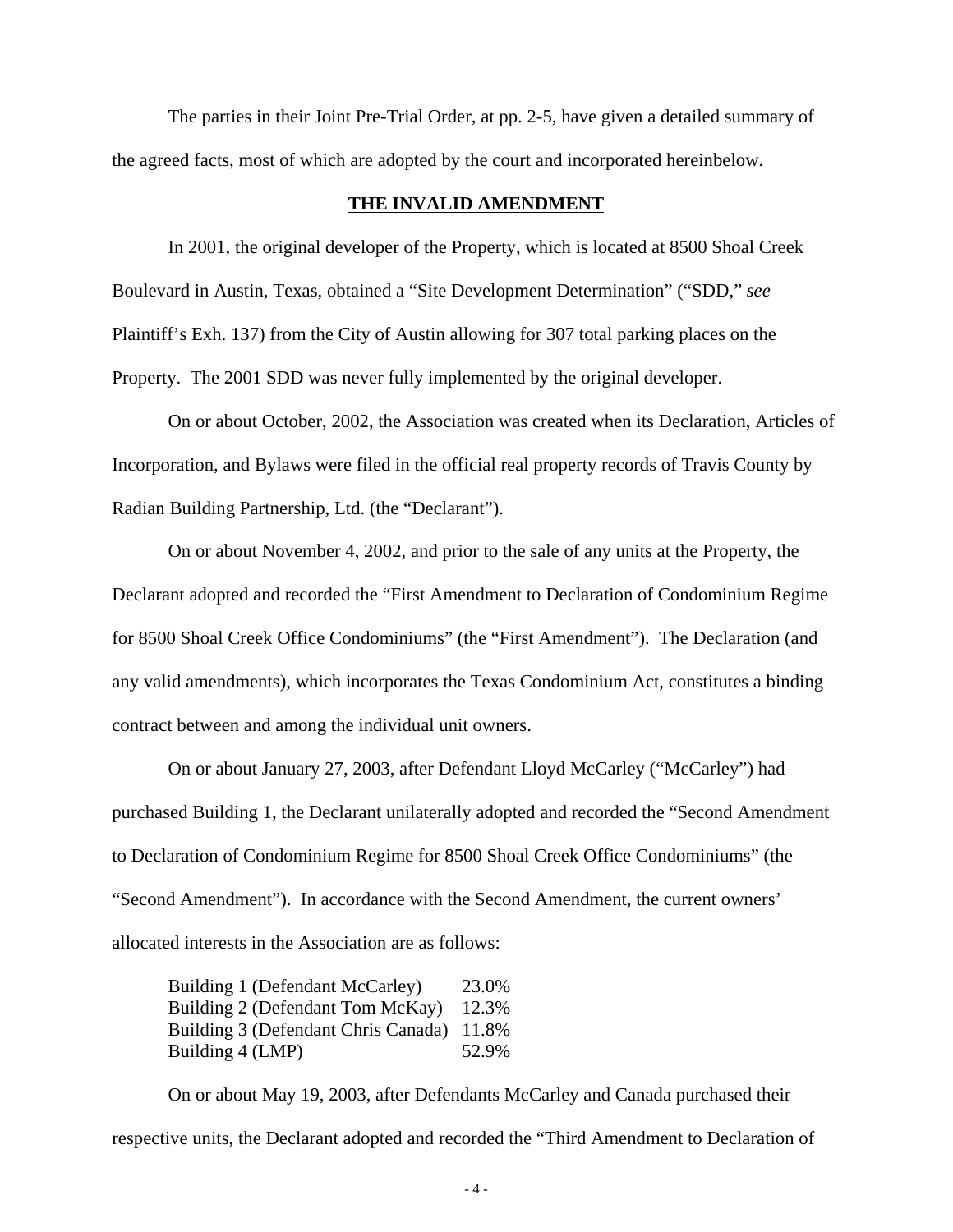Condominium Regime for 8500 Shoal Creek Office Condominiums" (the "1<sup>st</sup> Third Amendment"). The  $1<sup>st</sup>$  Third Amendment sought to change the number of parking spaces allocated to Building 2 (the building later sold to Defendant Tom McKay ("McKay")) from 34 to 24, and to reserve the other ten parking spaces for reallocation among the other unit owners. Soon after the  $1<sup>st</sup>$  Third Amendment was adopted, McKay purchased Building 2. (During the pendency of this lawsuit, McKay transferred his ownership in the Property to Kay Mac II, Ltd., which he owns and controls.)

Prior to LMP's purchase of its building, the Declarant (the then-current president of the Association) installed the 24 parking places on the north side of the building that LMP would later buy, in the manner approved and required by the City-approved 2001 SDD as well as Canada's purchase contract with the Declarant. The parties later learned that the Declarant had failed to complete the City-approved 2001 SDD by replacing impervious cover with pervious cover sufficient to offset the installation of the additional parking spaces.

From August 1999 until December 2004, the Kuperman, Orr, Rial and Albers law firm and its predecessors (collectively, "KORA") was the primary law firm for Lucian Morehead ("Morehead"), the founder of LMP, and then for LMP itself.

On July 7, 2004, with the assistance of KORA, Morehead formed LMP as the entity that would purchase and develop Building 4 of the Property (i.e., the LMP Building). LMP is managed by Lucian Morehead Properties, Ltd., the general partner of which is Lucian Morehead Properties GP, Inc., the president of which is Morehead.

On July 15, 2004, LMP purchased the LMP Building from David Buttross, II, who himself had purchased the LMP Building earlier that same day. To finance its purchase, LMP obtained a loan from David Buttross. This purchase money loan did not require any payments until August 15, 2005.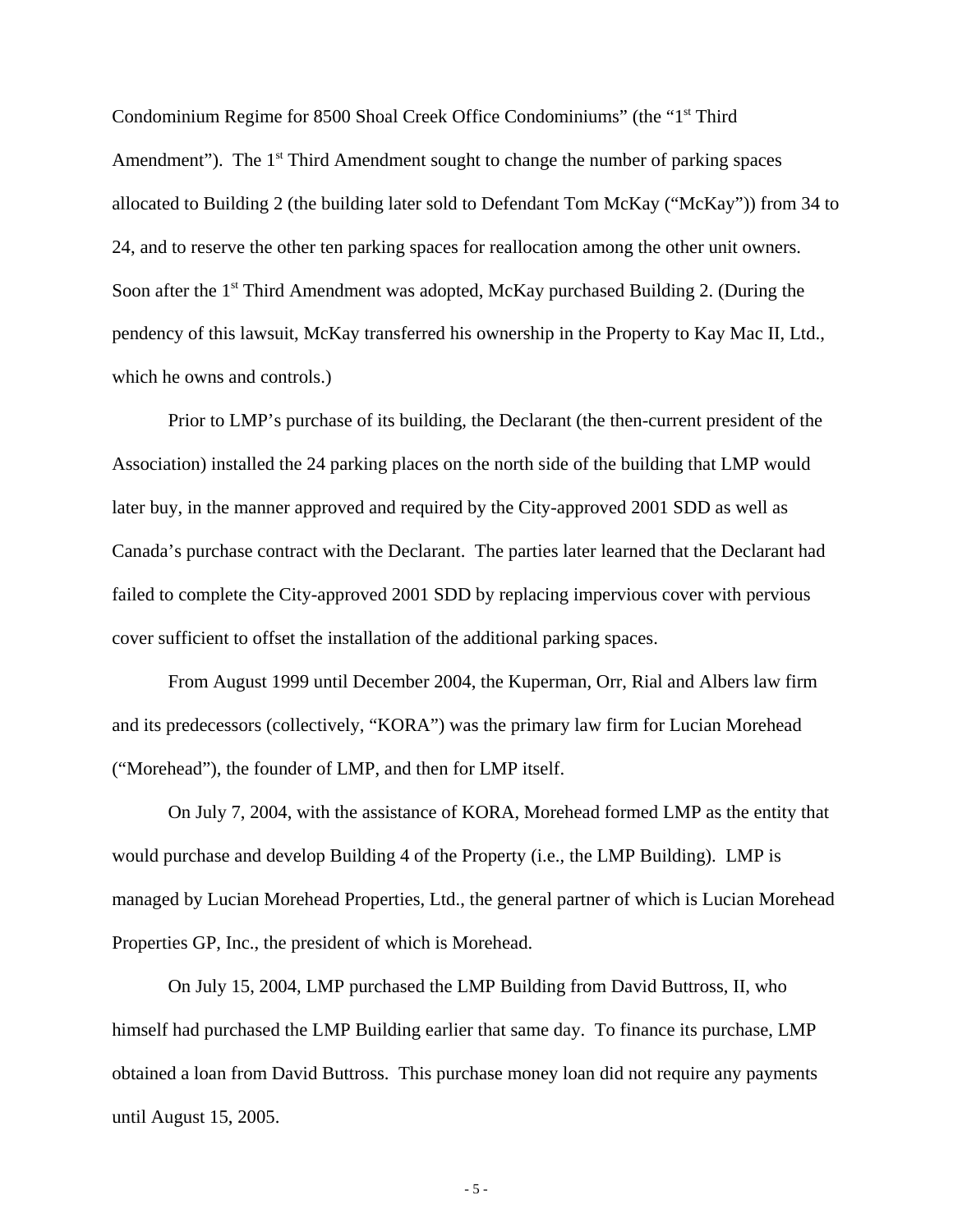At the time of its purchase of the LMP Building, LMP planned to divide it into several smaller office condominiums and sell them separately. At that time, the Declaration allowed for subdivision of the each unit of the Property.

The four buildings and the common areas at 8500 Shoal Creek Boulevard are operated and controlled by the Association. The Association is a condominium association that comprises all of the individual unit owners of the Property pursuant to the Association's Declaration (and any valid amendments), By-Laws, and Articles of Incorporation and the Texas Condominium Act.

At all times since July 2004, the Individual Defendants have been members of the board of directors for the Association and have represented 75% of the votes.

On or about August 23, 2004, McCarley, Canada and McKay (the "Individual Defendants") either held a secret meeting or acted improperly without a meeting and each signed and executed the "2nd Third Amendment to Declaration of Condominium Regime for 8500 Shoal Creek Office Condominiums" (the "2<sup>nd</sup> Third Amendment"), and the Association adopted the 2<sup>nd</sup> Third Amendment on that date, without the vote of LMP. The Individual Defendants failed to provide LMP proper notice of the meeting and/or the vote prior to the adoption of the 2nd Third Amendment; however, the Defendants did not know that the  $2<sup>nd</sup>$  Third Amendment was "illegal" or "invalid" prior to or at the time it was passed.

The  $2<sup>nd</sup>$  Third Amendment purported to amend the Declaration as follows:

No Unit may be the subject of a future condominium process resulting in the separate ownership of separate portions of such Unit. No Unit my be divided or subdivided in any manner such that any fractions of the entire Unit are owned separately or by separate owners.

On or about August 25, 2004, the Association recorded the  $2<sup>nd</sup>$  Third Amendment in the real property records of Travis County, Texas, along with several other documents. On or about November 1, 2004, the Association through Rick Albers recorded the  $2<sup>nd</sup>$  Third Amendment for a

- 6 -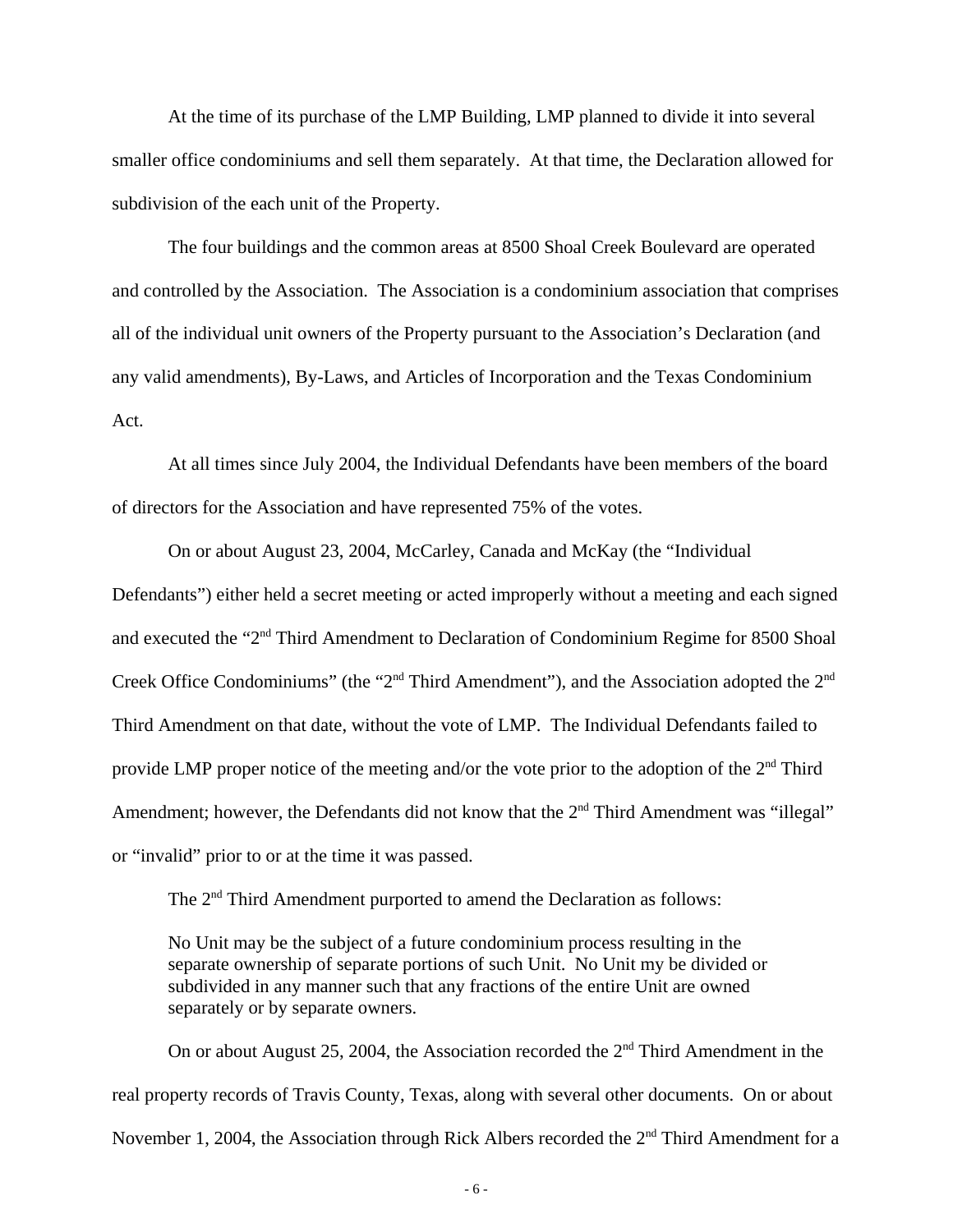second time in the real property records of Travis County, Texas, for the purpose of ensuring notice to prospective purchasers.

KORA represented the Defendants from August 2004 through February 2005 in connection with their dealings with LMP regarding its business plan to sub-condo the LMP Building. KORA had a conflict of interest when it represented LMP and the Defendants on opposite sides of a dispute simultaneously.

On or about October 25, 2004, Rick Albers as the Defendants' counsel sent LMP a letter demanding that it "(i) immediately cease all activities towards subdividing Unit 4 by a condominium process, and (ii) cease all other activities that are inconsistent with the Valid Third [2<sup>nd</sup> Third] Amendment."

In approximately February 2005, Rick Albers withdrew from representation of the Defendants, stating in writing that he just discovered that his law firm also represented LMP on the opposite side of the very same dispute. *See* Association's Exh. 33, 2/7/05 email from Albers

to McKay, Canada, McCarley, Morehead.

LMP made repeated demands on the Association and the Individual Defendants to withdraw the 2<sup>nd</sup> Third Amendment, and when they failed to do so LMP filed this lawsuit in Travis County District Court on or about March 18, 2005.

On or about April 6, 2005, the Association filed its Answer in this lawsuit, and stated therein:

The Association will hereby acknowledge that "Amendment 3," as identified in Plaintiff's Original Petition . . . is invalid in that the Association did not comply with procedural requirements imposed upon it for the amendment of the Declaration of the Association. Until and unless a further amendment is enacted, the Association will respond to any inquiry of the Plaintiff and prospective contractual relations of the Plaintiff, with this position and will in due course take such steps as are necessary and proper to remove the Third Amendment from the records.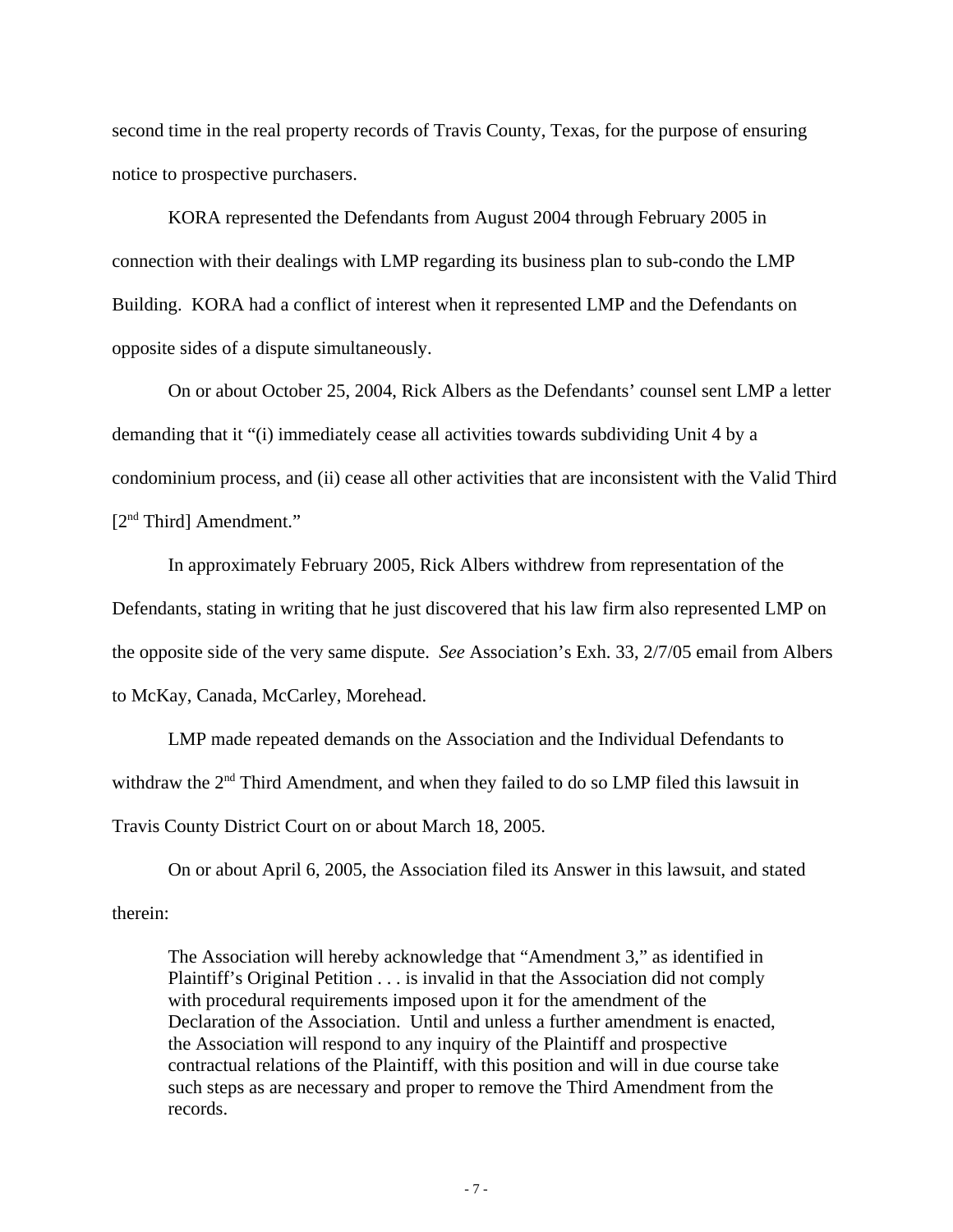On or about May 4, 2005, each of the Individual Defendants signed a ballot rescinding

the  $2<sup>nd</sup>$  Third Amendment. Not until approximately July 12, 2005, however, did the Defendants

cause their rescission of the 2nd Third Amendment to be filed in the real property records of

Travis County, Texas. The court finds that the Defendants intentionally delayed in filing the

rescission.

Section 82.067(a) of the Texas Condominium Act provides, in pertinent part:

Except as provided by Subsection (b), a declaration, including the plats and plans, may be amended only by vote or agreement of unit owners to which at least 67 percent of the votes in the association are allocated, or any larger majority the declaration specifies. A declaration may specify a smaller number only if all of the units are restricted exclusively to nonresidential use. An amendment to a declaration may be adopted:

(1) by written ballot that states the exact wording or substance of the amendment and that specifies the date by which a ballot must be received to be counted;

(2) at a meeting of the members of the association after written notice of the meeting has been delivered to an owner of each unit stating that a purpose of the meeting is to consider an amendment to the declaration; or

(3) by any method permitted by the declaration.

Further, § 82.067(e) of the Texas Condominium Act states, in relevant part:

Except as permitted or required by this chapter, an amendment may not create or increase special declarant rights, increase the number of units, change the boundaries of a unit, alter or destroy a unit or limited common element, change a unit's allocated interest, or change the use restriction on a unit unless the amendment is approved by 100 percent of the votes in the association.

Finally, § 82.063 of the Texas Condominium Act states, in relevant part:

# **Subdivision of Units**

(a) If the declaration expressly permits, a unit may be subdivided into two or more units. Subject to the declaration, on written application of a unit owner to subdivide a unit and after payment by the unit owner of the cost of preparing and recording amendments and plats, the association shall prepare, execute, and record an amendment to the declaration, including the plats and plans, subdividing the unit.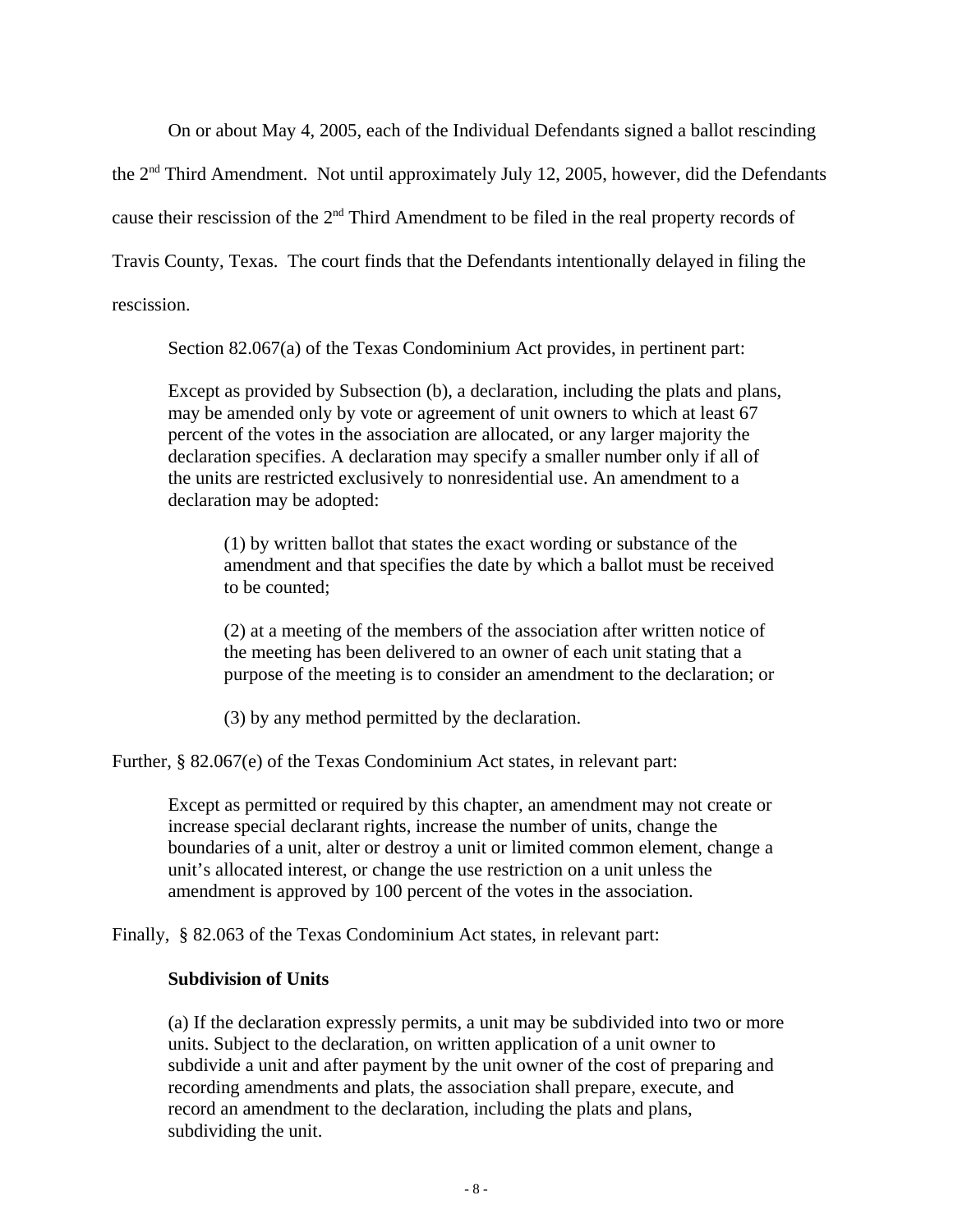(b) The amendment to the declaration must be executed by the owner of the unit to be subdivided, assign an identifying number to each unit created, and reallocate the allocated interests formerly allocated to the subdivided unit to the new units in any reasonable manner prescribed by the owner of the subdivided unit.

As the court ruled on LMP's motion for partial summary judgment, the Association violated the Texas Condominium Act when it adopted the 2<sup>nd</sup> Third Amendment.

However, the court has also ruled (at the close of LMP's evidence at trial) that, although LMP alleged that the passage and recordation of the  $2<sup>nd</sup>$  Third Amendment damaged it, it failed to prove with sufficient specificity that it suffered any quantified damages as a result of the  $2<sup>nd</sup>$ Third Amendment. In particular, LMP failed to credibly prove that it lost any specific sales of units within its building, or that the value of its building decreased, or that it otherwise suffered quantified damages, as a result of the passage and recordation of the  $2<sup>nd</sup>$  Third Amendment. Therefore, LMP's claims against the Defendants for damages for violations of the Texas Condominium Act, for breach of fiduciary duty, for breach of contract, for tortious interference, for slander of title, for conspiracy to commit common law fraud, and for statutory fraud, all based on their actions in connection with the 2<sup>nd</sup> Third Amendment, should be denied. LMP's claims for equitable subordination of the Association's and certain of the Individual Defendants' claims, based on their actions in connection with the 2<sup>nd</sup> Third Amendment and other matters, are discussed separately below.

## **PARKING ISSUES AND PLAINTIFF'S REQUEST FOR INJUNCTIVE RELIEF**

As described above, on February 16, 2001, the City issued an SDD approving and formally permitting the parking plan proposed by the initial developer of the Property. The SDD allowed for 307 total parking spaces. The 2001 SDD conformed to the then-existing City parking regulations, which required one parking space per every 300 square feet of office space. 2Because the Property contains approximately 92,000 square feet of office space, 307 spaces

- 9 -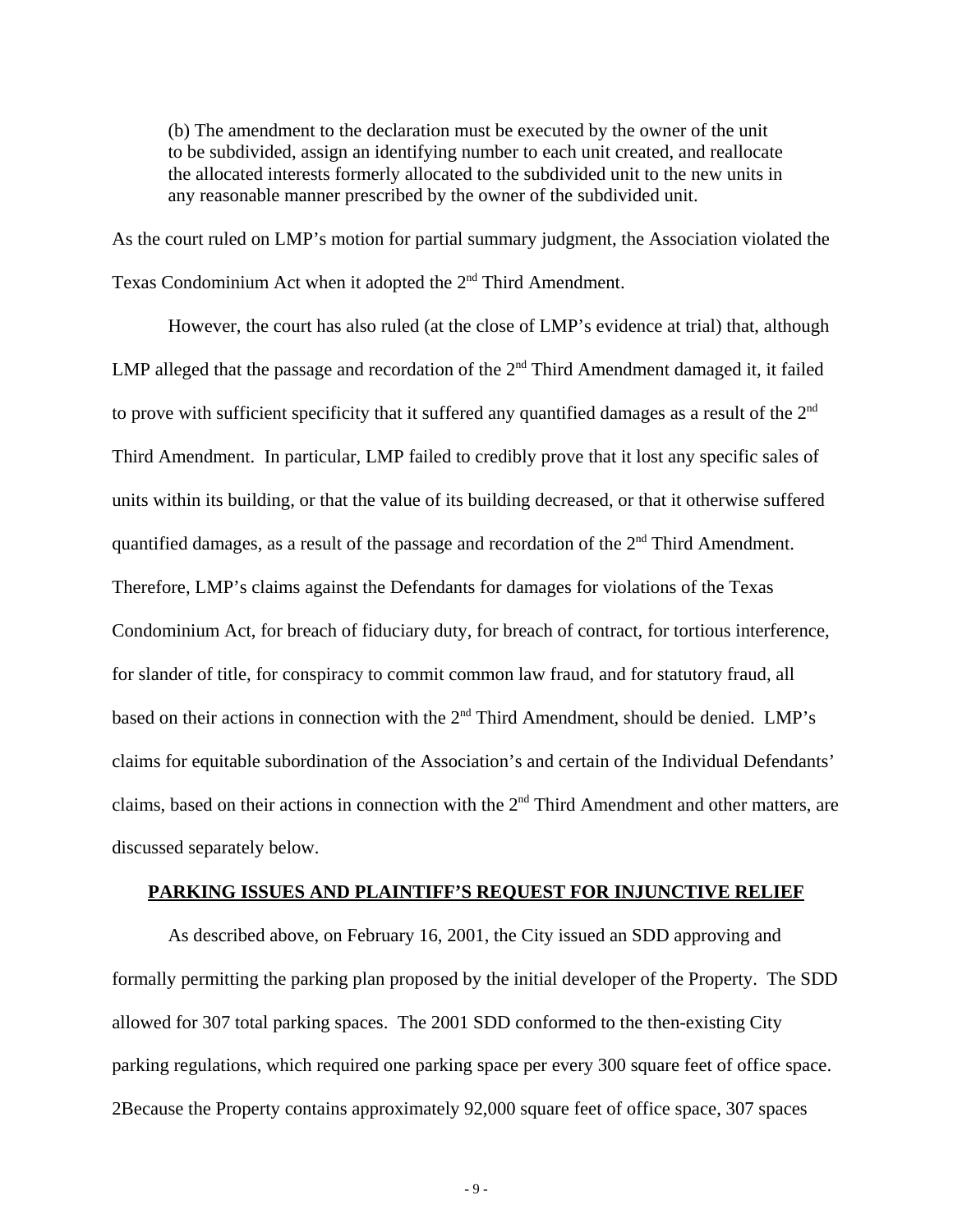were required at that time. Since that time, however, City regulations have changed to require more parking spaces per square foot of office space. Therefore, unless the 2001 SDD were implemented, more parking spaces would be required.

Chris Williamson, the Development Supervisor for the City, testified that the Property was initially "Red-Tagged" for not having any Site Development Determination, but that the City later determined that there was an approved plan, the 2001 SDD. He testified that an SDD does not expire. While the 2001 SDD does not accurately depict the site conditions as they currently exist at the Property, according to Mr. Williams' testimony, rather than voiding the old SDD, it would be easier to mark it up–it is generally simpler to complete a permit that a party already has. Unused parking spaces could be used for pervious cover.

In particular, Mr. Williams testified (and the court finds his testimony credible) that the Red Tag issues existing on the Property as of the date of the beginning of the trial were relatively simple and could have been resolved within 48 hours or less, if the parties would have cooperated, but McKay wished to continue the battle and to implement a new SDD rather than resolve the issues under the 2001 SDD. During the time the Red Tag was in place, the City would have accepted any reasonable alternative to the 2001 SDD to which the parties could agree, as a resolution to the Red Tag. It is the court's opinion that any such resolution would have required the parties to negotiate in candor and good faith, which thus far they have been unable and/or unwilling to do. The evidence showed in particular that LMP never submitted the 2001 SDD to the board of directors of the Association for a vote. On the other hand, the Defendants could have acted jointly with  $LMP<sub>i</sub>$  but did not act, to resolve the parking and

 $2^{2}$  Any action taken after June of 2005 by the Defendants without the consent of LMP would arguably have violated the Temporary Restraining Order entered by the Travis County District Court on the request of the Plaintiff, which prohibited the Defendants from "engaging in any further renovation, destruction or repair to the outside of [*sic*] its property."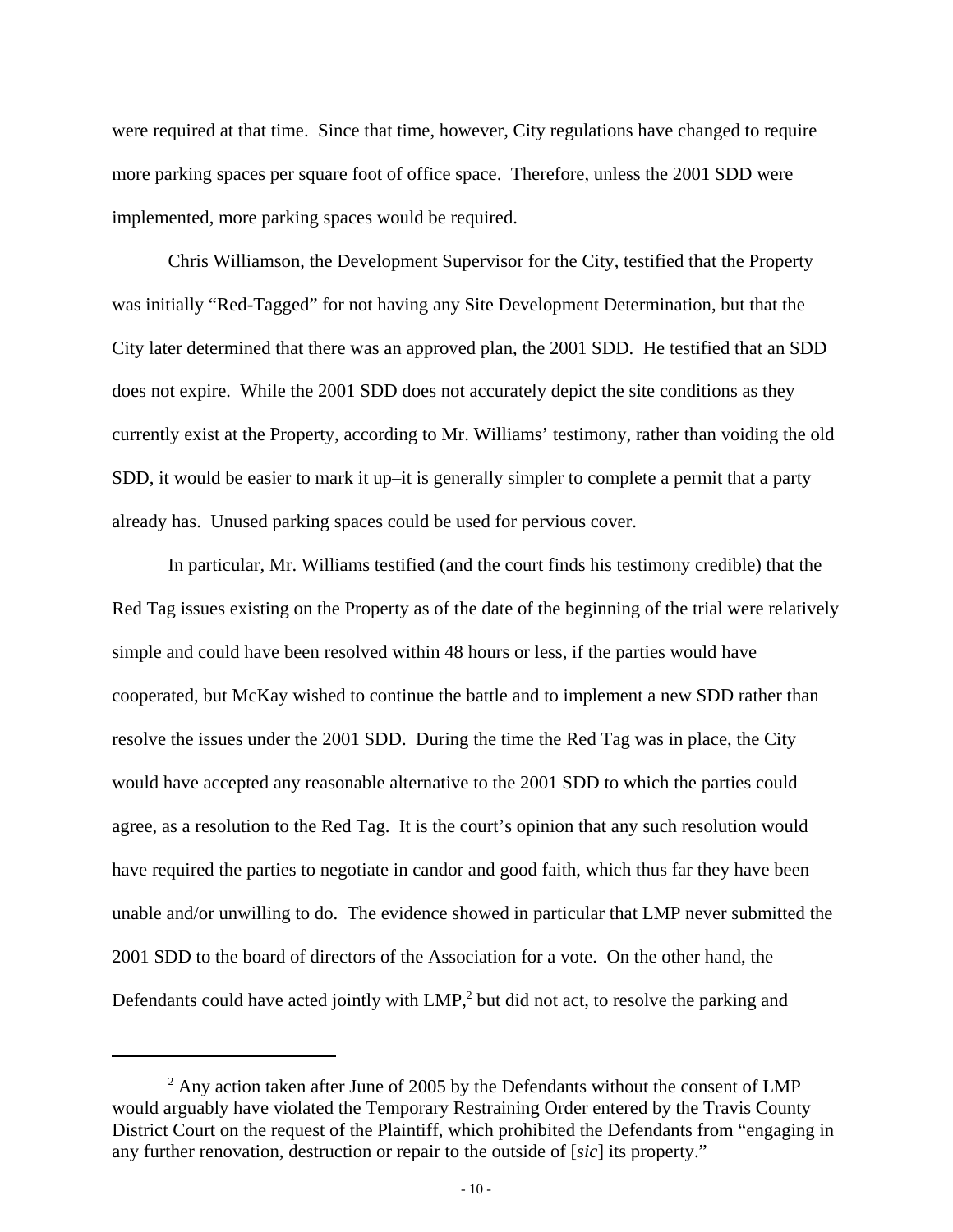pervious/impervious cover problems at the Property. Out of frustration, in June of 2005 LMP, through Morehead, took it upon itself to dig up the parking lot to change impervious to pervious cover. As members of the board of directors of the Association, the Individual Defendants voted to fill in those holes in the parking lot, but as of the date of the beginning of the trial, the Association had never taken any action to do so. $3$  The parties offered each other several alternative solutions to resolve the City's Red Tag, none of which was accepted by all of them as of the beginning of the trial.

However, regardless of whether the parties have acted in good faith, LMP failed at trial to prove that it suffered any quantified damages as a result of the Defendants' conduct, and so the court finds that its claims for damages for breach of fiduciary duty, for breach of contract, for tortious interference, based on the Defendants' actions in connection with the parking issues, should be denied.

LMP's claims for equitable subordination of the Association's and certain of the Individual Defendants' claims, based on their actions in connection with the parking and other issues, are discussed below. As mentioned above, LMP's claim for injunctive relief with respect to the parking issues is now moot and will be denied as such.

## **THE ASSESSMENT AND LIEN FOR THE ASSOCIATION'S ATTORNEYS FEES**

In December of 2005, the Individual Defendants as members of the Association's board of directors voted for it to adopt a special assessment in the amount of \$100,000 to hire the law firm of George & Brothers to defend it in this lawsuit and voted to assess that expense to the four

<sup>&</sup>lt;sup>3</sup> As previously mentioned, the parties were ultimately able to resolve Red Tag issues after trial.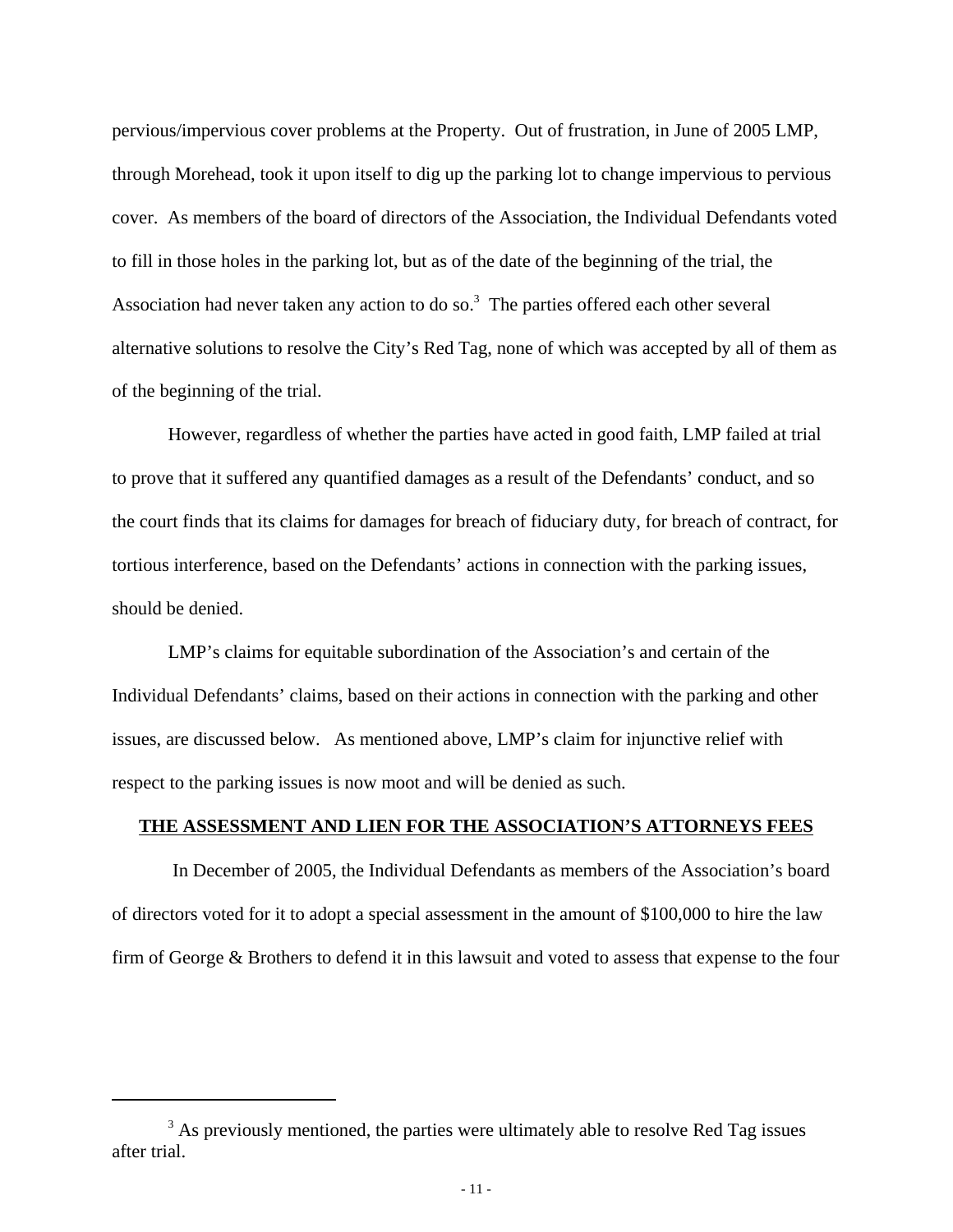owners, including LMP, each in an amount equal to that owner's interest according to the

Declaration.<sup>4</sup>

Section 4.4 of the Declaration governing the Association provides:

Special Assessments. In addition to the regular annual Assessments provided for above, the Board may levy special Assessments whenever in the Board's opinion such special Assessments are necessary to enable the Board to carry out the mandatory functions of the Association under the Declaration. The amount of any special Assessments shall be at the reasonable discretion of the Board.

Paragraph 4.7 provides that all amounts so assessed automatically became a lien upon the unit(s)

covered by the assessment–in this case, LMP's portion became a lien upon its Property. The

initial paragraph of Article 4 provides in part that "[t]he Association may enforce payment of

such Assessments in accordance with the provisions of this Article and § 82.113 of the Uniform

Act [i.e., the Texas Condominium Act, codified as Chapter 82 of the Texas Property Code]."

Section 82.113(a) provides, in turn, that:

An assessment levied by the association against a unit or unit owner is a personal obligation of the unit owner and is secured by a continuing lien on the unit and on rents and insurance proceeds received by the unit owner and relating to the owner's unit. In this section, "assessments" means regular and special assessments, dues, fees, charges, interest, late fees, fines, collection costs,

<sup>&</sup>lt;sup>4</sup> The evidence with respect to the amount of the Association's lien on LMP's Property is not altogether clear.

As a starting point, the court notes that the Association filed a proof of claim in LMP's bankruptcy case for, among other things, a secured claim of only \$21,160 for an "unpaid special assessment." The court therefore assumes that secured claim to be the Association's attorneys fees at issue here, in LMP's actions for equitable subordination of, and to void, the lien.

However, the Notice of the Assessment, Plaintiff's Exh. 98, shows that the total assessed for attorneys fees was \$100,000, but that only \$40,000 of that was apparently owed at that time. (Probably not coincidentally, 52% of \$40,000 is \$20,800, only \$360 less than the amount claimed in the Association's proof of claim.) The Association's attorney later represented (at the hearing on the form of the judgment to be entered in this adversary proceeding) that LMP's current portion of the assessment, and therefore the current amount of the lien, was 52% (LMP's percentage ownership) of \$100,000, or \$52,000. LMP did not dispute that representation. Therefore, and since the Motion for Recovery of Attorney's Fees filed herein documents that much more than \$100,000 has now been incurred by the Association, the court finds that the Association's lien covers LMP's portion of all the attorneys fees assessed up to \$100,000. The amount of the lien on LMP's interest that secures attorneys fees is therefore \$52,000.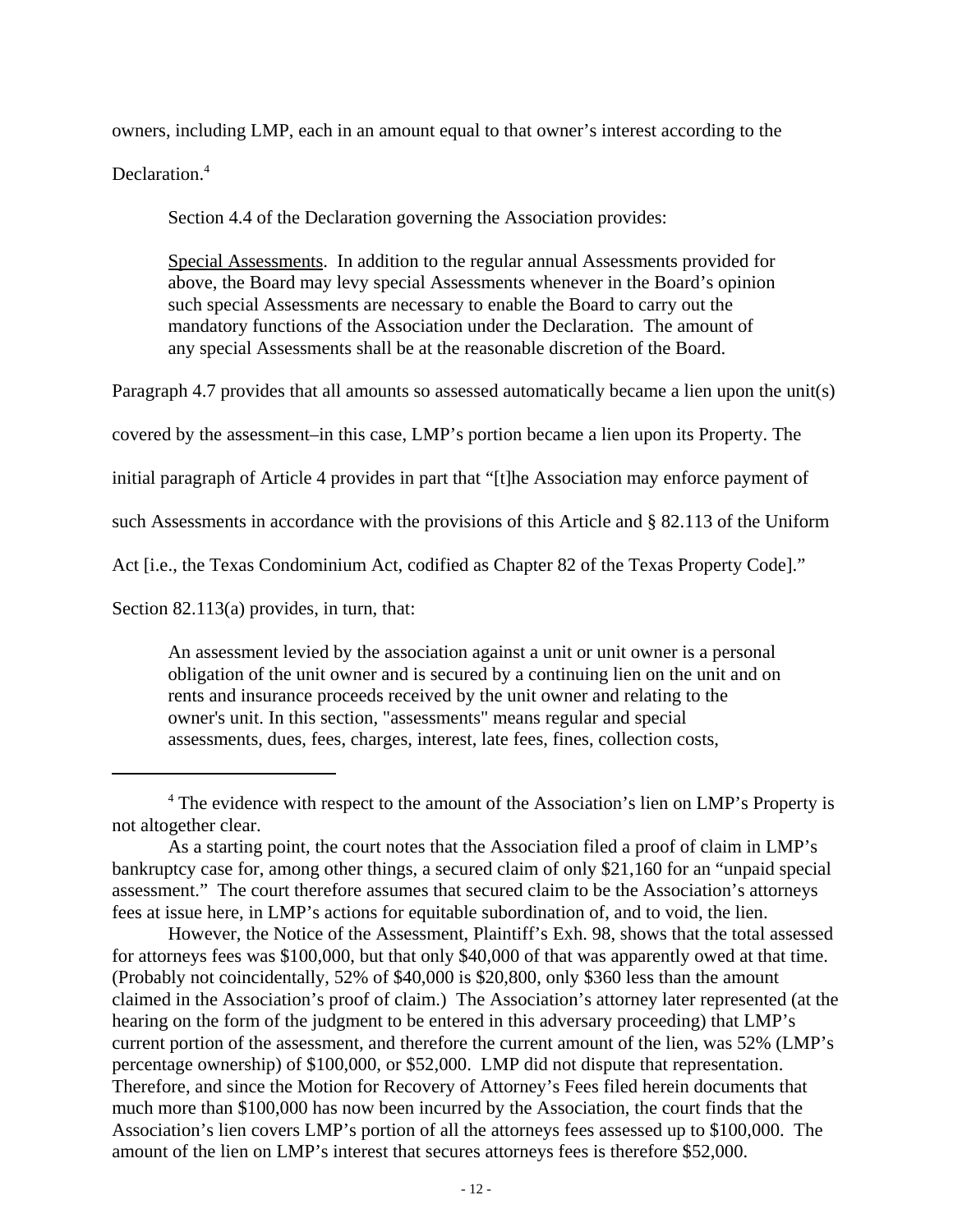attorney's fees, and any other amount due to the association by the unit owner or levied against the unit by the association, all of which are enforceable as assessments under this section unless the declaration provides otherwise.

LMP argues that the Association's special assessment and lien "for attorneys fees that it expended to defend actions that it has admitted to be illegal and that this Court has determined to be illegal" should not be allowed, and that the "lien does not represent an expense for a common purpose and cannot otherwise be justified."

By its terms, the Declaration requires only that a special assessment be "necessary to enable the Board to carry out the mandatory functions of the Association under the Declaration." Such "mandatory functions" include enforcing the Declaration. *See* § 9.3 of the Declaration ("any Owner at his own expense, Declarant or the Board [of the Association] shall have the right to enforce any provision of the Declaration"). Moreover, "[t]he Association [has] the powers provided in § 82.102 of the Texas Condominium Act, which provides in relevant part that "[u]nless otherwise provided by the declaration, the association, acting through its board, may . . . institute, defend, intervene in, settle, or compromise litigation or administrative proceedings in its own name on behalf of itself or two or more unit owners on matters affecting the condominium . . .." Tex. Prop. Code § 82.102(a)(4) (2007).

Whether or not these litigation costs were "necessary" to the Association's mandatory functions is normally for its board of directors to decide. **Papalexiou v. Tower West Condominium**, 401 A.2d 280 (N.J. Super.Ch. 1979) (absent a demonstration of a condominium board's lack of good faith, self-dealing, dishonesty, or incompetency, its determination that an emergency existed requiring a special assessment should not be judicially reviewed); *see also* **Raymond v. Aquarius Condominium Owners Ass'n, Inc.**, 662 S.W.2d 82 (Tex.App.–Corpus Christi 1983) (the standard to be applied in reviewing an assessment by a condominium's governing body is reasonableness).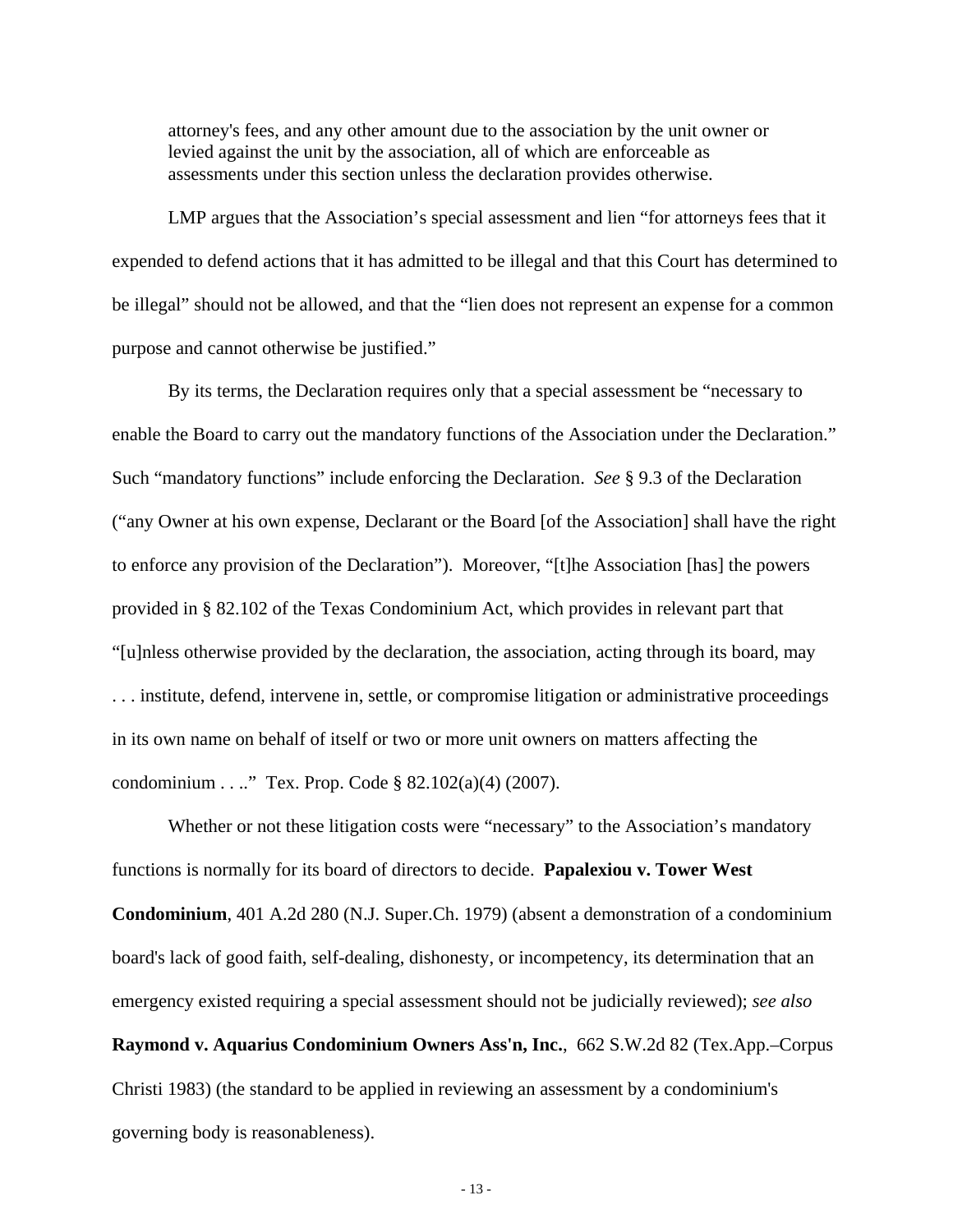The court finds that a special assessment and lien to cover an owner's proportionate share of litigation costs, even if that litigation was successfully brought against the association sought to be charged by the unit owner, is proper under both the Texas Condominium Act and the Declaration of this Association. *See also* **Ocean Trail Unit Owners Ass'n, Inc. v. Mead**, 650 So.2d 4 (Fla. 1994) (condominium association can enforce special assessment imposed to pay judgments, attorney's fees, and costs incurred with lawsuit brought by unit owners against association in which association's purchase of real property was invalidated as unauthorized act and subsequently rescinded); *see also* **Washington Courte Condominium Association-Four v. Adreani**, 523 N.E.2d 1248 (Ill.App. 1 Dist.), *appeal denied,* 530 N.E.2d 266 (Ill. 1988) (expense of litigation to recover damages from developers of condominium for alleged serious construction defects is type of nonrecurring common expense which is properly subject of special assessment imposed on condominium owners). Both the claim of the Association for LMP's portion of the special assessment for the Association's attorneys fees, and the lien securing it, in the amount of \$52,000, are therefore valid to the extent the attorneys fees are reasonable and sufficiently detailed, as discussed hereafter. The Association is entitled to enforce that lien to the extent provided by, and in accordance with, the Declaration and the Texas Condominium Act, and subject to the automatic stay imposed by the filing of LMP's bankruptcy case. The court has heretofore entered an order permitting the sale of LMP's property and that order provides for all valid liens to attach to the proceeds of the sale, which are to be escrowed pending further order of the court. The Judgment herein shall provide that the Association's lien shall be paid from those proceeds (to the extent available, considering the lien's priority) upon the later of the Plaintiff's receipt of the sales proceeds and the date the Judgment becomes final. That relief is without prejudice to the Association to request relief from the automatic stay to otherwise enforce the lien.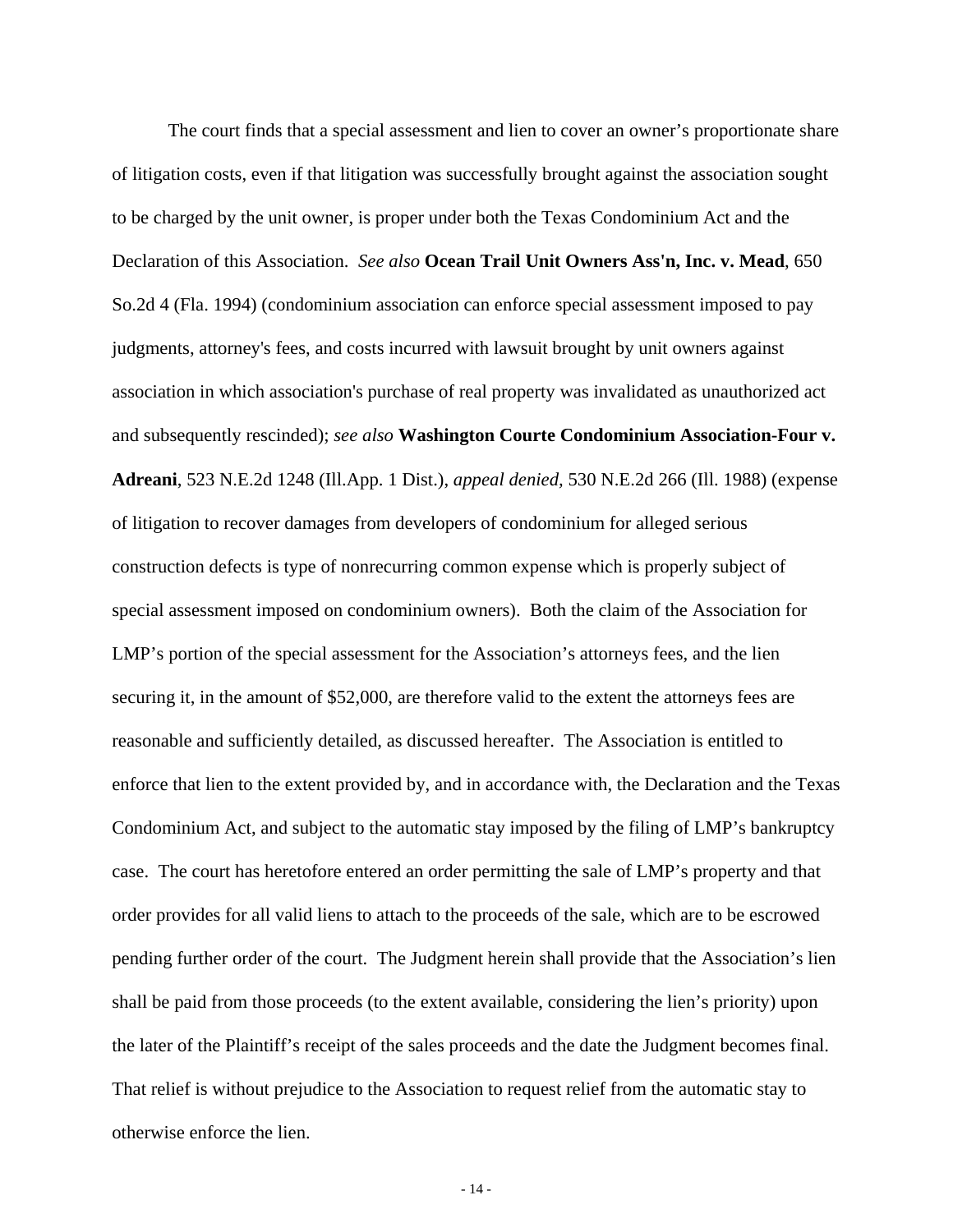#### **THE INDIVIDUAL DEFENDANTS' COUNTERCLAIMS**

Defendants McKay, McCarley and Canada jointly filed a Counterclaim in this suit.<sup>5</sup> In it, they sought actual and exemplary damages in excess of \$100,000 for trespass, tortious interference, breach of contract ( the documents governing the Association), conversion, and violation of the Texas Condominium Act, as a result of LMP's alleged actions in removing and destroying portions of the parking lot in the summer of 2005. The Defendants later dismissed their cause of action for conversion. The Individual Defendants also counterclaimed for their attorneys fees, which claim is discussed below. `

While all three Individual Defendants filed the Counterclaim, McCarley presented no evidence that he was damaged at all and did not urge his counterclaim at trial, and the only evidence of any damage to McKay was his testimony that he spent approximately \$500 for hazard cones he placed in the parking lot around the removed asphalt. The court finds that he waived any such *de minimus* claim by failing to include any such relief in the proposed judgment the Defendants jointly submitted after trial.

<sup>&</sup>lt;sup>5</sup> The Association filed no express counterclaim in this lawsuit. However, as discussed in Footnote 4 above, it did file a proof of claim in LMP's bankruptcy case, for a total of "\$49,347.36+." It breaks that claim down as: (1) a secured claim for \$21,160 for a "unpaid special assessment" (referring, the court assumes, to the Association's attorneys fees that were specially assessed, *see* Plaintiff's Exh. 98), plus (2) a secured claim for \$8,187.36 for unpaid Association dues, plus (3) an unsecured claim for "\$20,000+" for "damages to the parking lot."

While the Association does not contend that it asserts a counterclaim in this suit (making no argument in its Motion for Recovery of Attorneys' Fees that it was entitled to such fees based on any counterclaim), and LMP has not filed any objection *per se* to the Association's proof of claim, the court finds that the claims included in the Association's proof of claim are at issue in this suit by virtue of LMP's request to invalidate the lien securing two of them, and to subordinate all of them. Those causes of action to void the lien and to subordinate claims are discussed below.

With respect to the Association's claim for damages due to the parking lot destruction, however, the court finds that that claim should be disallowed in total, for three reasons. First, there was no evidence at trial that the Association itself suffered any such damages. Second, the claim is duplicative of Canada's claim. Third, the Association failed to include in its proposed judgment any findings or conclusions, or any ruling, regarding any claim of the Association for such damages, as so should be held to have waived it.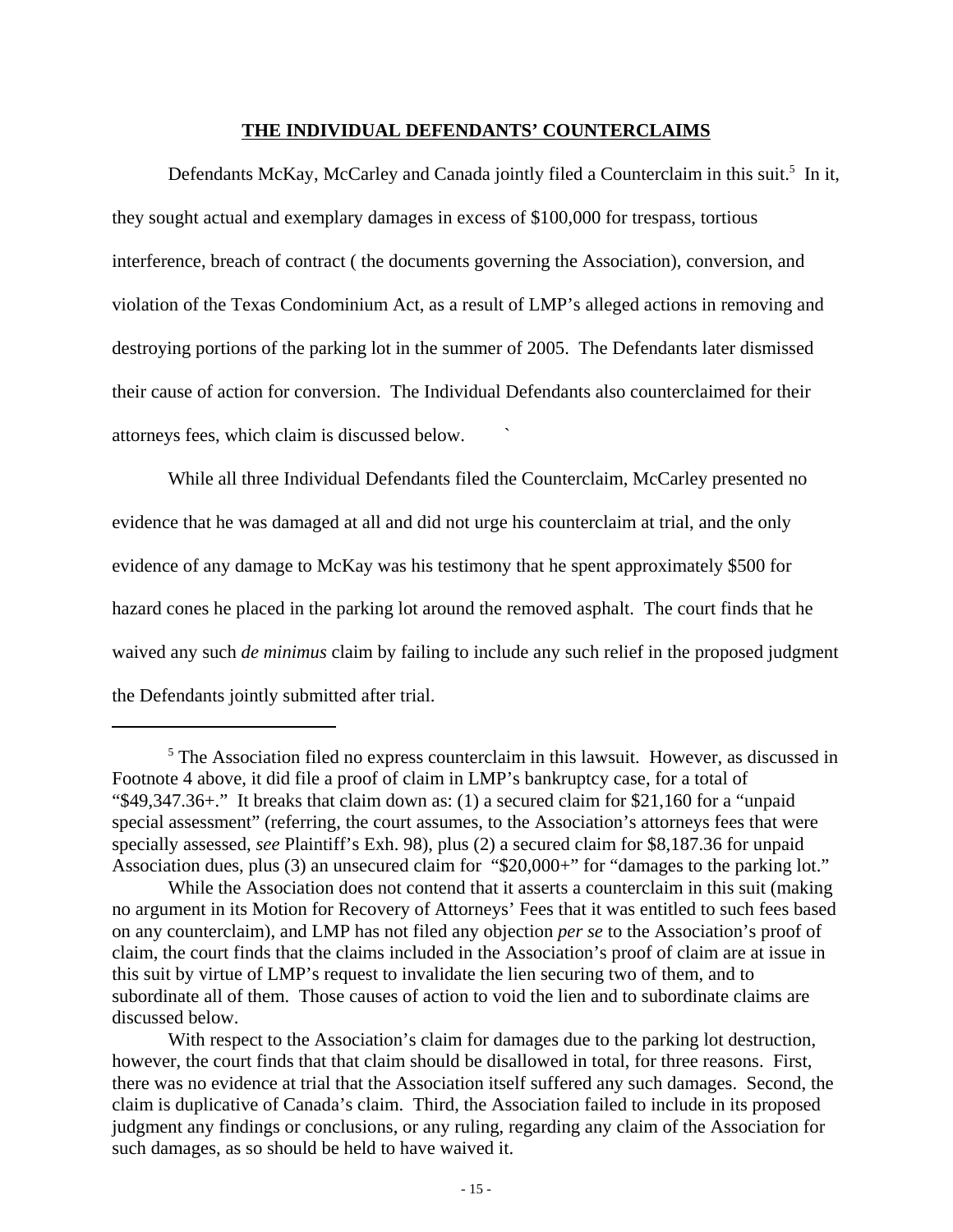Canada, on the other hand, offered substantial evidence and argument in support of his

counterclaim. In particular, the evidence showed that during June of 2005, without obtaining the

permission of board of directors of the Association or of the Individual Defendants, LMP

removed pavement in certain areas of the parking lot adjacent to Canada's property.

Section 5.11 of the Declaration of the condominium regime for the Property provides:

Alteration or Removal of Improvements and Temporary Structures. No tent, shack, or other temporary building, improvement, or structure shall be placed upon any portion of the Regime; provided, however, that temporary structures necessary for storage of tools and equipment, and for office space for architects, builders, and foremen during actual construction may be maintained with the prior approval of the Board, approval to include the nature, size, duration, and location of such structure. Any construction, other than normal maintenance, which in any way alters the exterior appearance of any Improvement, or the removal of any Improvement shall be performed only with the prior written approval of the Board. All temporary structures shall be removed from the Regime within thirty (30) days after the completion of Improvements. The Board will determine, in its sole discretion, the date of such completion.

Section 6.2(b) of the Declaration of the Declaration of the condominium regime for the Property

further provides:

No owner shall have the right to take any action with respect to the exterior of the any Common Elements without first obtaining the written consent of the Board, which consent may be withheld if determined not in the best interests of the Regime. Under no circumstances shall any Owner do any act nor allow any condition to exist which will adversely affect other Owners and their use of the Common Elements.

"Common Elements" are defined to mean "all portions of the Land other than the Units" and

therefore include the parking lot.

As discussed above, § 82.067(e) of the Texas Condominium Act, codified as Chapter 82

of the Texas Property Code, provides:

Except as permitted or required by this chapter, an amendment may not create or increase special declarant rights, increase the number of units, change the boundaries of a unit, alter or destroy a unit or limited common element, change a unit's allocated interest, or change the use restriction on a unit unless the amendment is approved by 100 percent of the votes in the association.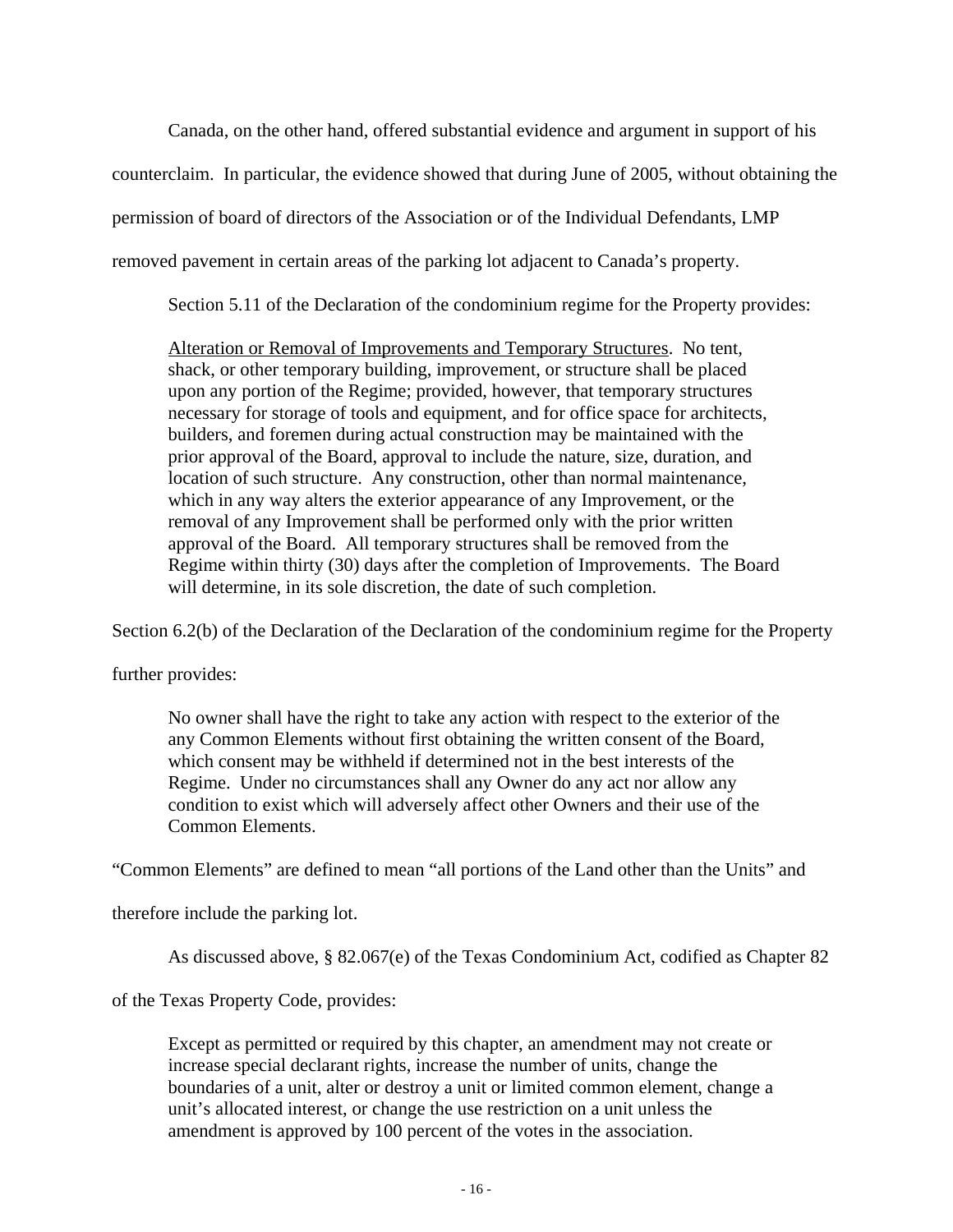The court finds that LMP's actions in removing paved areas of the parking lot violated §§ 5.11 and 6.2(b) of the Declaration and § 82.067(e) the Texas Condominium Act, and also constituted a trespass and breach of contract. LMP's actions also constituted tortious interference with Canada's potential business relations–i.e., interference with his leasing of his property.

The court also finds that LMP's actions were a proximate cause of damages to Canada in the form of lost rents. The evidence showed that Canada bought his property on May 19, 2003, and it remained vacant until June of 2005. He bought it with the intent to have his whollyowned company, On Site Computer Solutions, Inc. ("On Site"), lease half of the building at \$10,600 per month plus its share of utilities and insurance, which it did beginning in June of 2005. Canada's lease price was set with On Site when he bought the building in 2003, however, long before LMP's actions with respect to the parking lot.

Canada never listed his property with a broker for sale or for lease. On July 15, 2006, however, he did lease the other half of his building directly to Medicus Insurance Company Medicus") for \$5000 per month plus a prorated share of utilities but not taxes. Under the terms of that lease, Medicus can terminate it without further liability merely by giving 60 days notice.

Canada claims that, as a result of LMP's actions, he lost rent from June of 2005 (the date of the trespass by LMP), to the date of trial (May 1, 2007). He contended at trial that his losses total \$177,600.00.

During the period from June of 2005 until July 15, 2006, Canada talked to several people about possibly leasing the vacant half of his building; however, never during that period did he list it with any commercial listing service or real estate agent as being for lease or otherwise, nor did he post any "for lease" sign on the property. Accordingly, the court finds that Canada did not present sufficient, credible proof that he ever made any substantial attempt to rent the other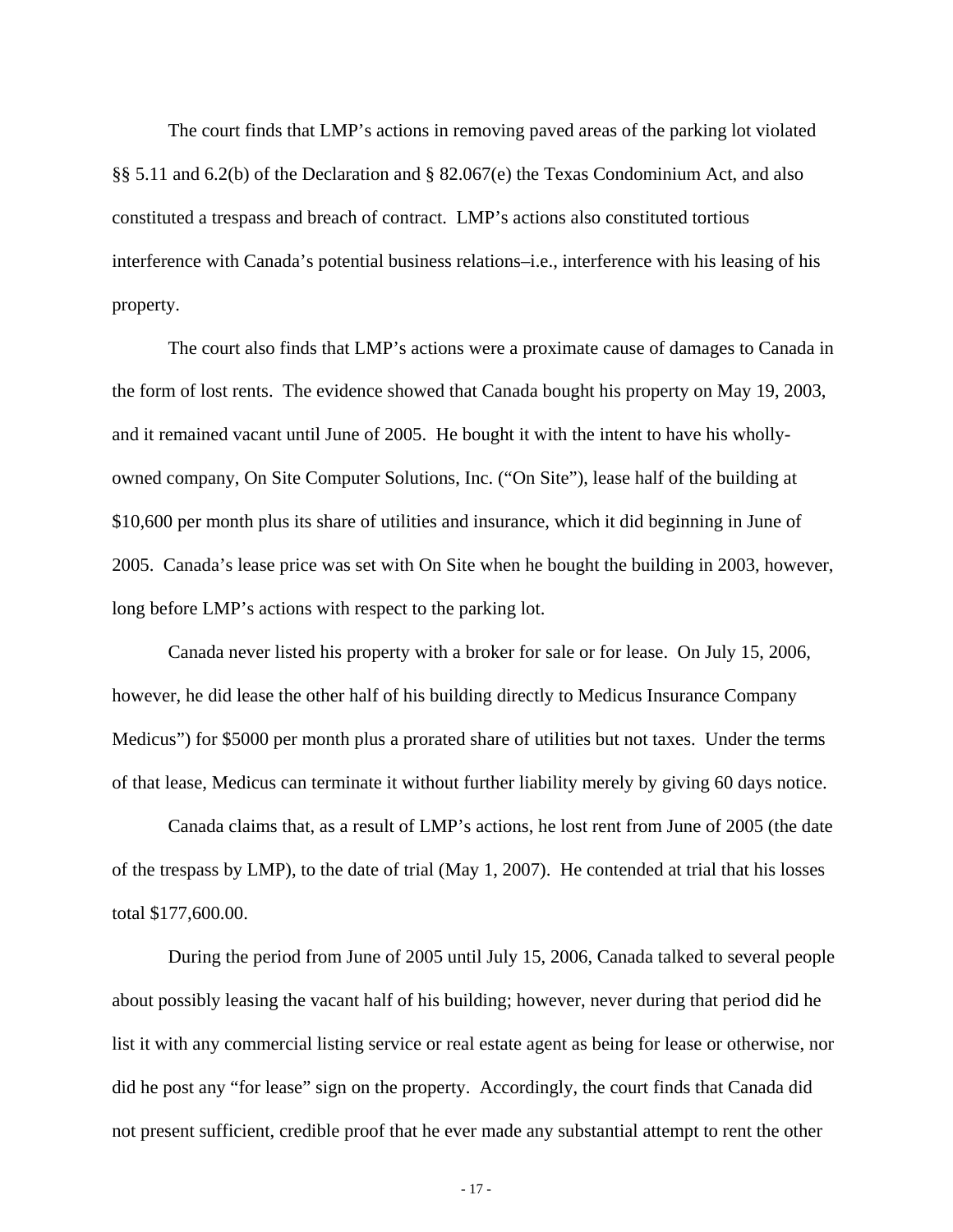vacant part of his property until July 15, 2006. Therefore, any damages he allegedly incurred prior to that date should be denied, for his failure to prove Plaintiff's actions were the cause of damages to him, or alternatively for his failure to prove that he properly mitigated his damages. *See e.g.,* **Walker v. Salt Flat Water Co.**, 96 S.W.2d 231, 232 (Tex. 1936) ("Where a party is entitled to the benefits of a contract and can save himself from damages resulting from its breach at a trifling expense or with reasonable exertions, it is his duty to incur such expense and make such exertions; and in such instances he can only charge the party in default with such damages as he could not have prevented with reasonable exertions and expense . . ..").

It does appear that the difference between the lease price to On Site of \$10,600 per month and the July 15, 2006, lease price to Medicus of \$5000 per month was due to the actions of LMP in June of 2005. Canada therefore proved that the damages he suffered as lost rent totaled \$53,200 (nine and a half months, from July 15, 2006, to April 30, 2007, at \$5600 per month).

Based on the foregoing, the court finds that Canada should recover damages of \$53,200 from LMP based on his causes of action relating to the parking lot destruction. While Canada also seeks exemplary damages from LMP, the court finds that he failed to present credible proof to support such an award.

#### **LMP'S CLAIM FOR EQUITABLE SUBORDINATION**

LMP also sought to equitably subordinate, under 11 U.S.C. § 510, certain of the Defendants' claims including the Association's special assessment and associated lien, and the Individual Defendants' claims for destruction of the parking lot.

"[T]hree conditions must be satisfied before exercise of the power of equitable subordination is appropriate[:] (i) The claimant must have engaged in some type of inequitable conduct . . . (ii) The misconduct must have resulted in injury to the creditors of the bankrupt or conferred an unfair advantage on the claimant . . . [and] (iii) Equitable subordination of the claim

- 18 -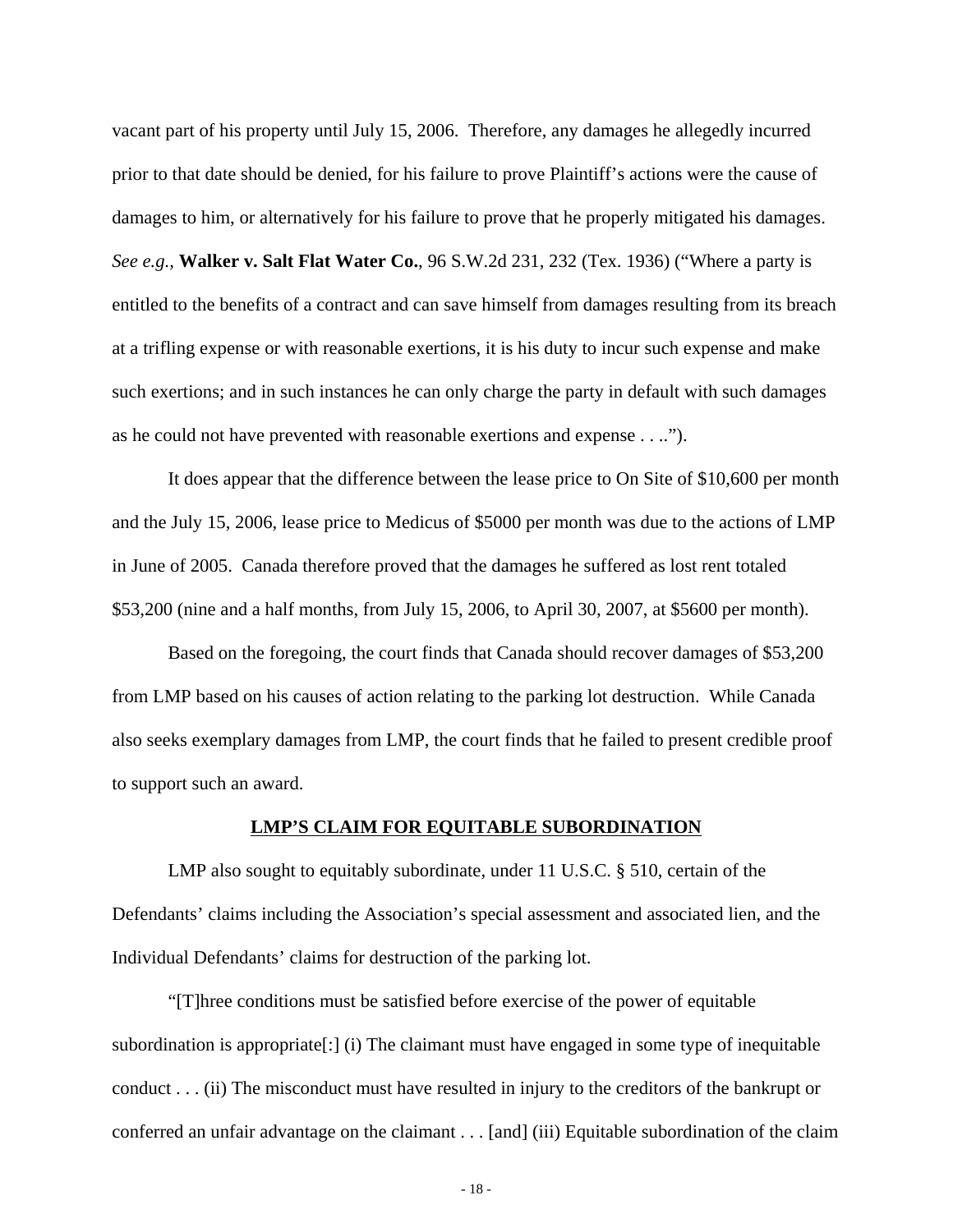must not be inconsistent with the provisions of the Bankruptcy Act." **In re Mobile Steel Co.**, 563 F.2d 692, 699-700 (5<sup>th</sup> Cir. 1977).

The court finds that LMP failed to present sufficient, credible evidence that the claims of the Defendants should be equitably subordinated.

## **ATTORNEYS FEES AND COSTS**

Both the Association and the Individual Defendants have filed motions requesting that the court order that some or all of their attorneys fees and costs in this suit and in LMP's bankruptcy case be paid by LMP. LMP has not requested that it be awarded its attorneys fees and/or costs in this action and, because it was not the prevailing party, it is not entitled to recover any.

Specifically, the Defendants request the following in fees and expenses incurred:<sup>6</sup>

| Party                    | Firm                                | Role                                                                           | <b>Fees</b>  | <b>Expenses</b> | <b>Total</b> |
|--------------------------|-------------------------------------|--------------------------------------------------------------------------------|--------------|-----------------|--------------|
| Association              | George & Brothers,<br>L.L.P.        | litigation counsel in this suit<br>both in state court and<br>bankruptcy court | \$121,477.40 | \$16,828.00     | \$139,305.40 |
| Individual<br>Defendants | Keister, Lockwood &<br>Babb, L.L.P. | litigation counsel in this<br>adversary                                        | \$149,852.50 | \$5,081.27      | \$154,933.77 |
|                          | SettlePou                           | advice on condominium law                                                      | \$2,700.15   | \$0.00          | \$2,700.15   |

<sup>&</sup>lt;sup>6</sup> The affidavits filed in support of the Association's and the Individual Defendants' motions requesting recovery of their attorneys fees and costs include testimony regarding what those fees and expenses would be in the event there are any appeals by Plaintiff in this case and the Defendants are successful in defeating such appeal. Specifically, Mr. Brothers and Mr. Lockwood each state in his respective affivadit that reasonable fees for his client(s) would be: \$15,000 for an appeal to the U.S. District Court, \$50,000 for an appeal to the Fifth Circuit Court of Appeals, and \$75,000 for an appeal to the U.S. Supreme Court.

However, none of the Defendants make any such request in the motion itself. The court therefore declines to award any such fees and expenses.

In the alternative, the court would find that reasonable fees for the Defendants' successful defense of any appeals by Plaintiff are limited to: \$15,000 for defense of an appeal by the Plaintiff to the U.S. District Court, \$15,000 for an appeal by the Plaintiff to the Fifth Circuit Court of Appeals, and \$10,000 for an appeal by the Plaintiff to the U.S. Supreme Court.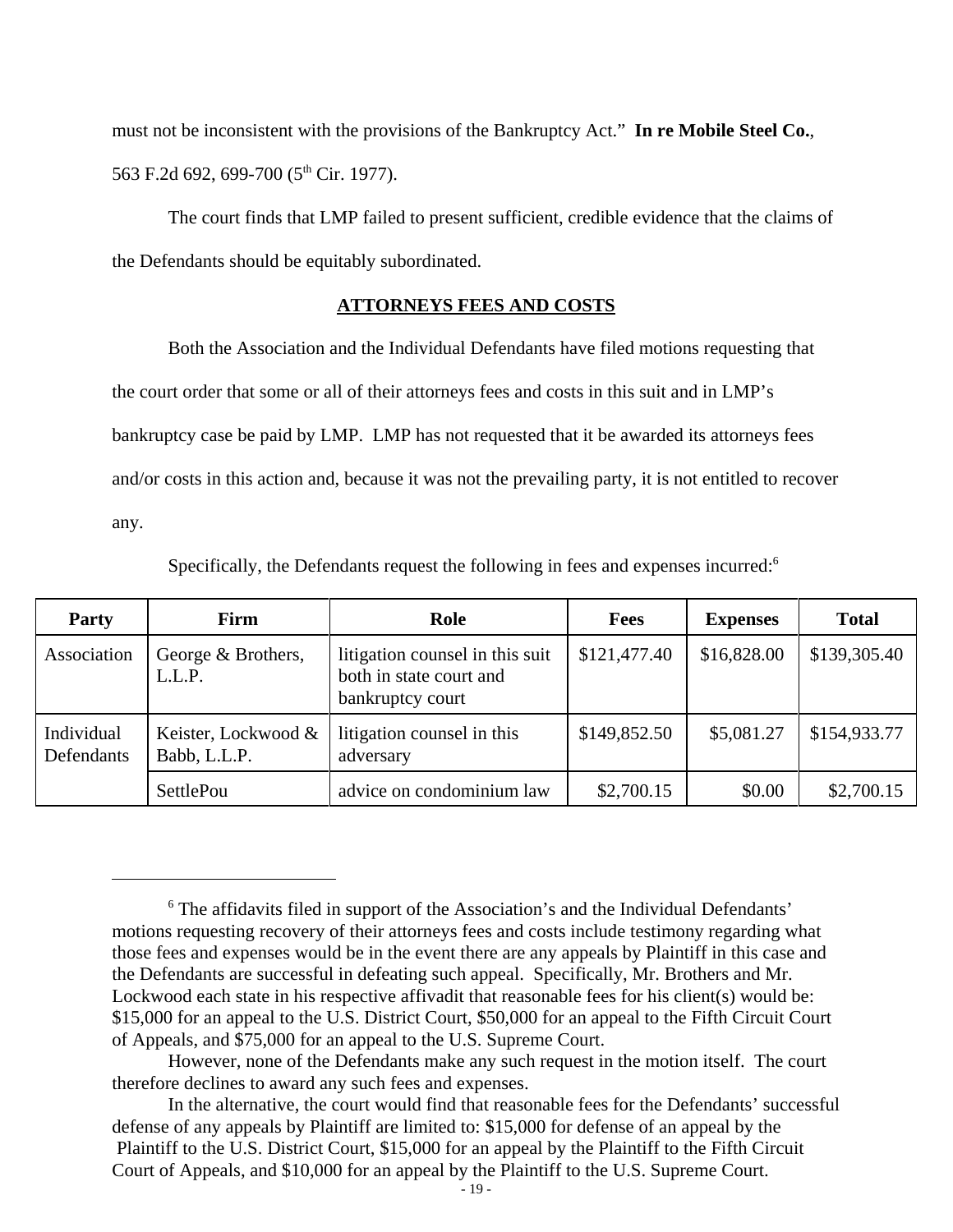| Party | Firm                                            | Role                                                                                    | <b>Fees</b> | <b>Expenses</b> | <b>Total</b> |
|-------|-------------------------------------------------|-----------------------------------------------------------------------------------------|-------------|-----------------|--------------|
|       | <b>Burns Anderson Jury</b><br>& Brenner, L.L.P. | litigation counsel in this suit<br>while in state court                                 | \$15,562.50 | \$2,644.00      | \$18,206.50  |
|       | Hohmann, Taube &<br>Summers L.L.P.              | bankruptcy counsel in<br>LMP's bankruptcy case and<br>bankruptcy advice in this<br>suit | \$87,667.50 | \$3,598.51      | \$91,266.01  |

The legal issues raised by the Defendants' requests will be discussed first, after which the court will address the issue of the reasonableness of any fees and expenses for which a legal basis for recovery exists.

# **The Association's Attorneys Fees and Costs: George & Brothers Law Firm**

The Association claims a total of \$139,305.40 in attorneys fees and expenses paid or

owing to the law firm of George & Brothers, L.L.P., for defending this suit from and after

September 22, 2006, and asserts that that portion of its attorneys fees and expenses are

recoverable from LMP under Fed.R.Bankr.P. 7068, incorporating Fed.R.Civ.P. 68.7

Fed.R.Civ.P. 68 provides, in pertinent part:

**Offer of Judgment.** At any time more than 10 days before the trial begins, a party defending against a claim may serve upon the adverse party an offer to allow judgment to be taken against the defending party for the money or property or to the effect specified in the offer, with costs then accrued. . . . If the judgment finally obtained by the offeree is not more favorable than the offer, the offeree must pay the costs incurred after the making of the offer. . . .

There is no dispute that a valid Offer of Judgment under FRCP 68 was served on LMP by

all the Defendants on September 22, 2006. D-POA Exh. 156, Offer of Judgment. Specifically,

 $7$  As discussed above, the Association made a Special Assessment for \$100,000 for its attorneys fees owed to George & Brothers in connection with this litigation, and assert a lien against LMP's interest in the Property in the proportionate amount of \$52,000 . Plaintiff's Exh. 98, Notice of Special Assessment; Plaintiff's Exh. 1, the Declaration, § 4.7, Assessment Lien and Foreclosure. The court has found that the assessment and the lien are valid. Therefore, the amounts requested by the Association as discussed above, are partially secured by its lien.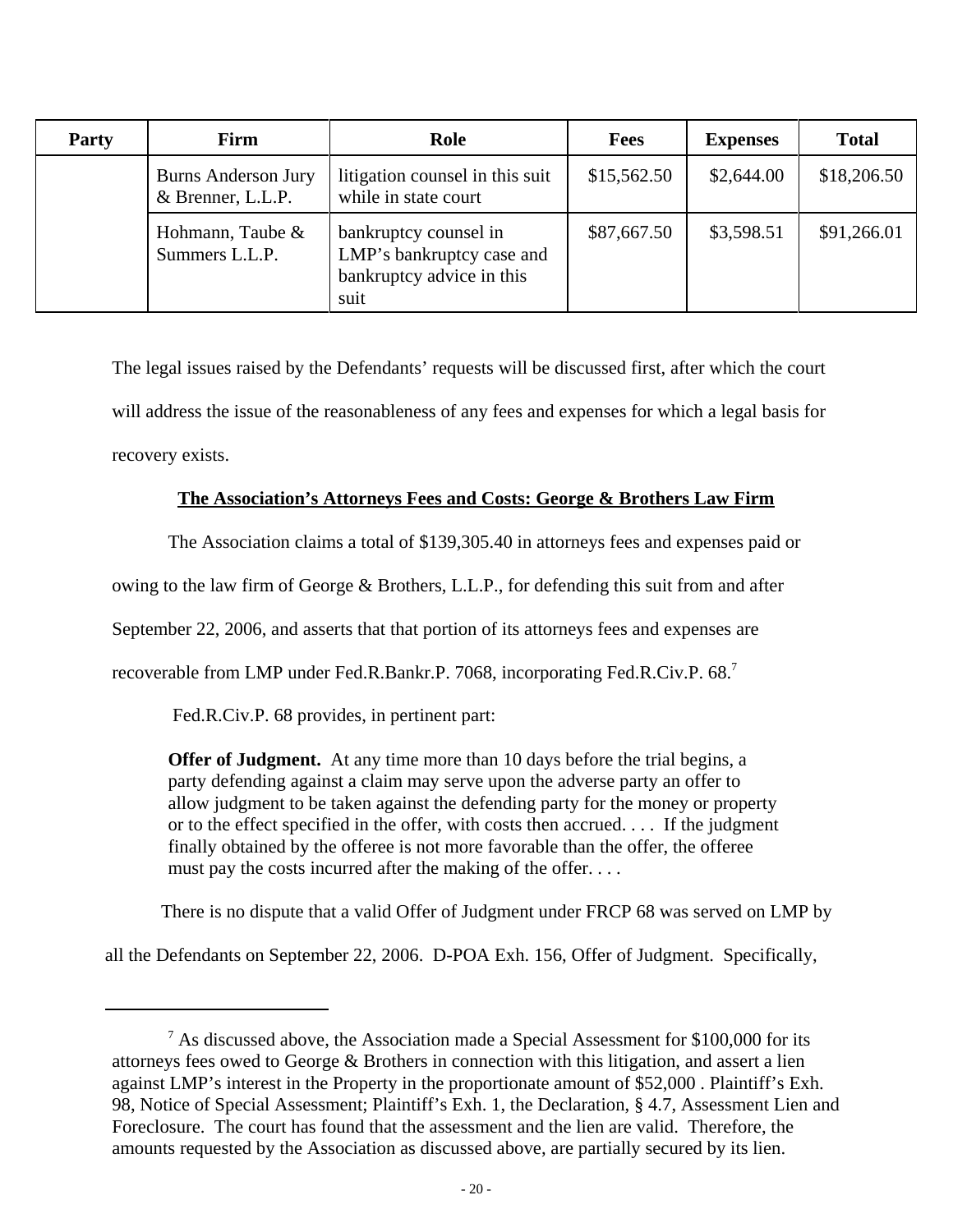the Defendants jointly offered \$225,000.00, plus a resolution of the parking issues that involved acceptance and implementation of the 2001 SDD with costs of construction to be capped at \$15,000 and to be paid by each unit owner proportional to that owner's interest, plus the Association's release of its lien and the claim for the Special Assessment for attorneys fees described above. It is also not disputed that LMP did not accept this offer.

The Association argues that because the total damages that LMP proved that it suffered (i.e., \$0.00) was less than the amount offered by the Defendants in their Offer of Judgment, so that the judgment to be obtained by LMP will be less favorable than the Offer, the Association is entitled under Fed.R.Civ.P. 68 to have its costs incurred from September 22, 2006, forward, paid by LMP. It further argues that "costs incurred" should be construed in this case to include its attorneys fees as well as its expenses of litigation.

In support of this argument, the Association cites **Marek v. Chesny**, 473 U.S. 1 (1985), in which the Supreme Court held that, if a prevailing plaintiff's judgment does not exceed the amount of the defendant's Rule 68 offer, then the post-offer costs that the Rule says the plaintiff is no longer entitled to recover from defendant, include the plaintiff's attorneys fees so long as the underlying substantive statute (that ordinarily would entitle the prevailing plaintiff to recover costs from a losing defendant) includes fees as part of recoverable costs.

The facts of **Marek** therefore distinguish it from this case. **Marek** involved, and strictly read only applies to, a *prevailing* plaintiff. *See* Fed.R.Civ.P. 68 (applicable to a "judgment finally obtained by the offeree"–i.e., the party "adverse" to "the party defending against a claim"). Here, LMP has not asserted that it prevailed or that the Defendants did not. Rather, the court expressly finds that the Defendants, and not LMP, prevailed.

It has been held that Rule 68 "is entirely inapplicable, however, if the defendant, rather than the plaintiff, obtains judgment." Wright, A.W. & Miller, A.R., 12 **Federal Practice &**

- 21 -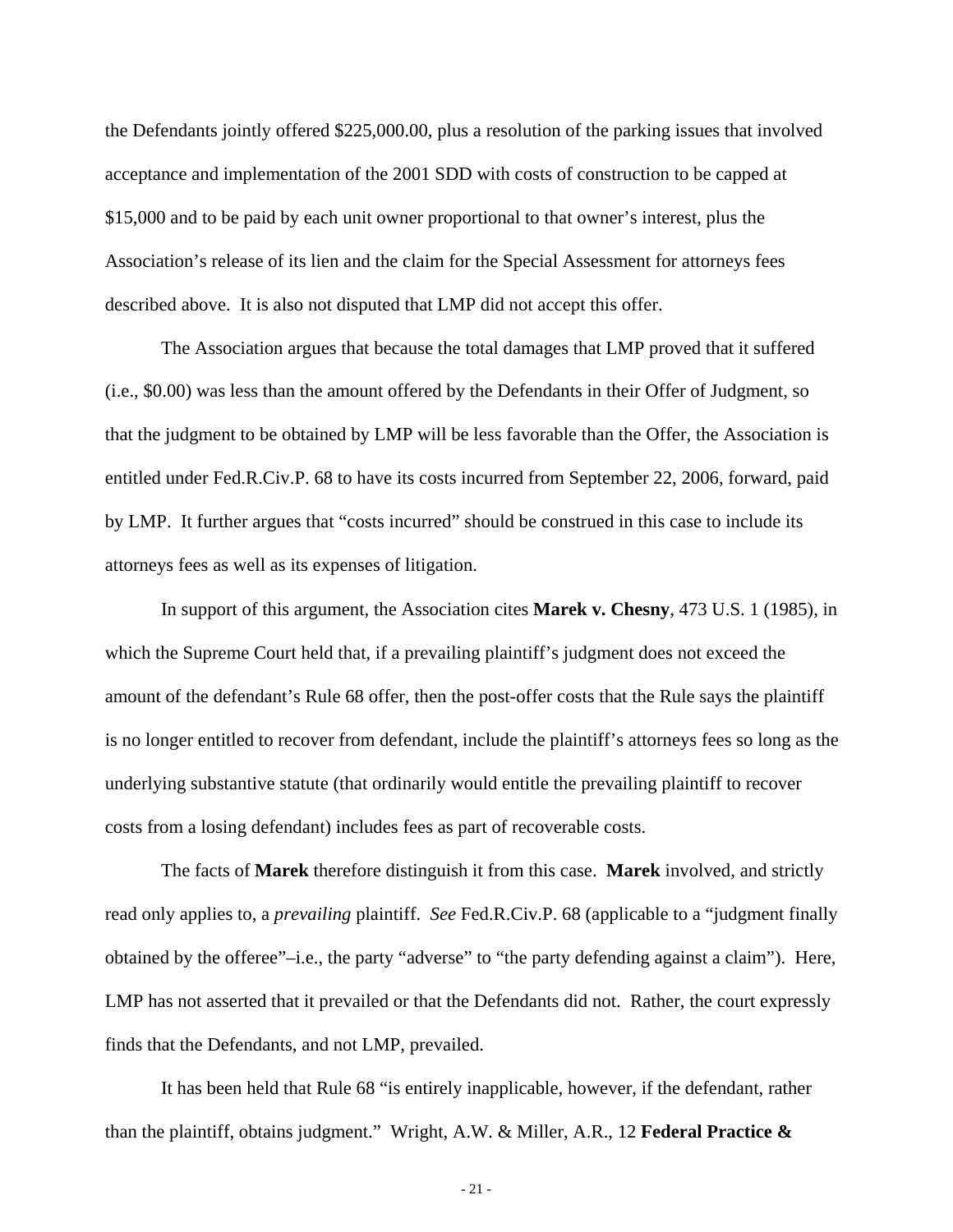**Procedure** § 3006 (2007), citing **In Delta Air Lines, Inc. v. August**, 450 U.S. 346 (1981)

(holding that Rule does not apply when plaintiff loses, noting that Rule 68's words "judgment … obtained by the offeree" "would not normally be read by a lawyer to describe a judgment in favor of the other party"); *accord*, **Louisiana Power & Light Co. v. Kellstrom**, 50 F.3d 319 (5<sup>th</sup> Cir. 1995) (Rule 68 is inapplicable with regard to a prevailing defendant even though plaintiff prevailed against other defendants); **Allen v. U.S. Steel Corp.**, 665 F.2d 689 (5<sup>th</sup> Cir. 1982) (defendant could not rely on Rule 68 to justify recovering its costs where judgment was entered in favor of defendant rather than plaintiffs); **Ezelle v. Bauer Corp.**, 154 F.R.D. 149 (D. Miss. 1994) (Rule 68 pertains only to judgments obtained by plaintiff and is inapplicable to cases in which defendant obtains judgment, or where plaintiff takes nothing). The Supreme Court in **Delta Air Lines** rejected the argument that it was inconsistent to hold that Rule 68 does not apply when a plaintiff loses, but does apply when a plaintiff recovers even a nominal amount:

Our interpretation of the Rule is consistent with its purpose. The purpose of Rule 68 is to encourage the settlement of litigation. In all litigation, the adverse consequences of potential defeat provide both parties with an incentive to settle in advance of trial. Rule 68 provides an additional inducement to settle in those cases in which there is a strong probability that the plaintiff will obtain a judgment but the amount of recovery is uncertain. Because prevailing plaintiffs presumptively will obtain costs under Rule 54(d), Rule 68 imposes a special burden on the plaintiff to whom a formal settlement offer is made. If a plaintiff rejects a Rule 68 settlement offer, he will lose some of the benefits of victory if his recovery is less than the offer.FN9 Because costs are usually assessed against the losing party, liability for costs is a normal incident of defeat. Therefore, a nonsettling plaintiff does not run the risk of suffering additional burdens that do not ordinarily attend a defeat, and Rule 68 would provide little, if any, additional incentive if it were applied when the plaintiff loses.

**Delta Air Lines,** 450 U.S. at 352 (footnote omitted). In other words, the Supreme Court

"reasoned that [the] defendant's interpretation [that Rule 68 should also apply when defendants prevail] would not promote the rule's purposes because it would not prompt defendants to make reasonable offers, and that the history of the rule suggested that it was not intended to visit adverse consequences on a plaintiff unless the plaintiff rejected an offer that would be reasonable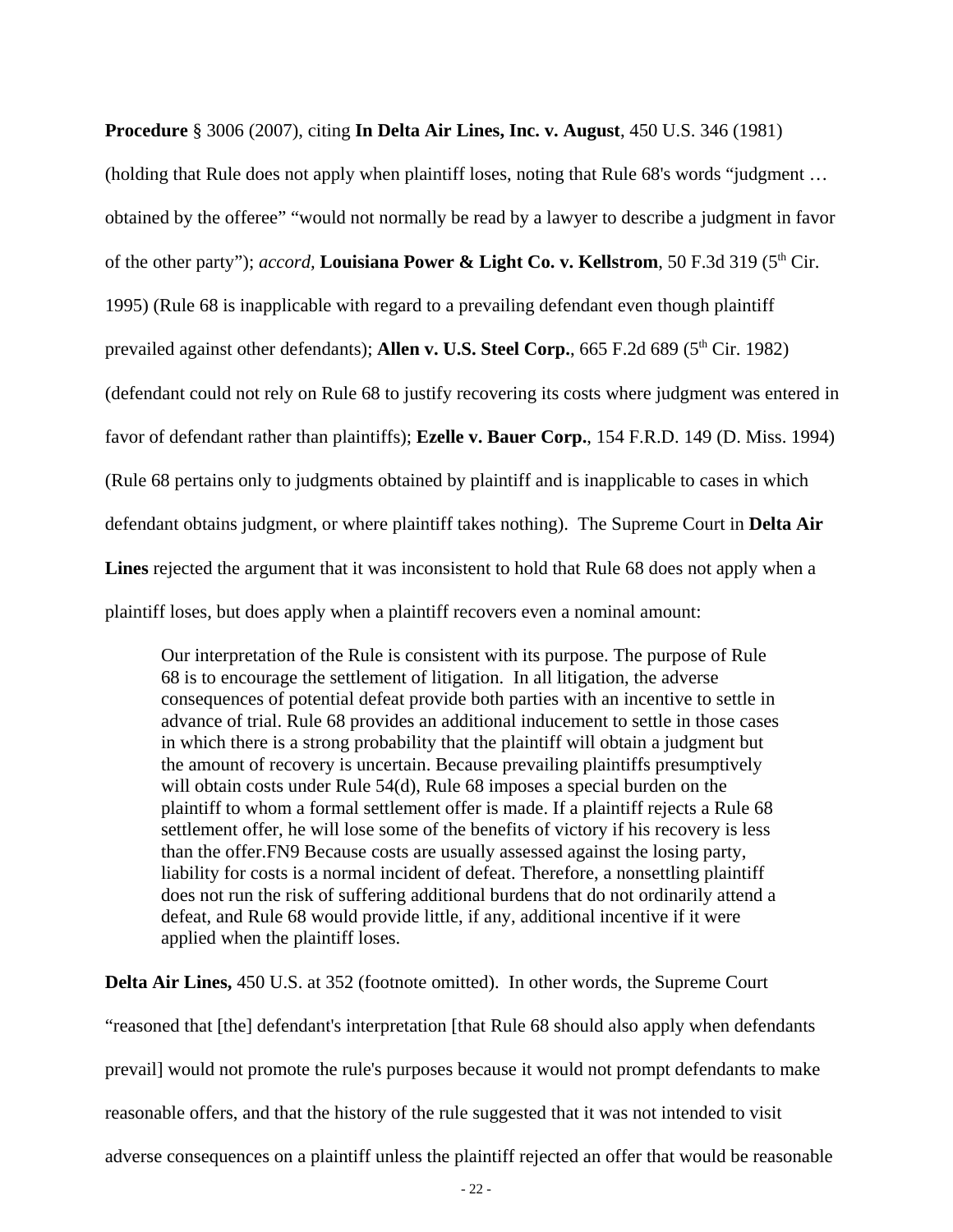assuming plaintiff prevailed." Wright, A.W. & Miller, A.R., 12 **Federal Practice & Procedure** § 3006 at fn.3 (2007), discussing **Delta Air Lines,** 450 U.S. at 351 (per Stevens, J.).

It is true in this case that after LMP filed its suit, the Defendants took action to rescind the 2<sup>nd</sup> Third Amendment, part of the relief requested by LMP. In addition, LMP obtained a summary judgment, pre-trial, finding the Defendants liable for violation of the Texas Condominium Act for their adoption of the invalid  $2<sup>nd</sup>$  Third Amendment. The court in that summary judgment reserved the question of damages from that violation for trial, and the Plaintiff ultimately failed to prove with sufficient certainty what damages it may have sustained. The judgment that the court will enter in this case will therefore provide no recovery on any of the Plaintiff's causes of action. "It has been held that because the rule is worded as it is the comparison can only be made to the provisions of the court's judgment, and other consequences of the suit are irrelevant." Wright, A.W. & Miller, A.R., 12 **Federal Practice & Procedure** § 3006.1 (2007), citing **Spencer v. General Electric Co.**, 894 F.2d 651 (4th Cir. 1990) (although plaintiff's suit led to the adoption of an anti-harassment policy by defendant, that policy was not properly considered under Rule 68 in comparing the judgment ultimately obtained and defendant's pretrial offer of judgment); *see also* **Johnston v. Penrod Drilling Co.**, 803 F.2d 867, 870 (5<sup>th</sup> Cir. 1986) ("Rule 68's description of the sum to be compared to the offer is clear: 'the judgment finally obtained.' This explicit language is not subject to an interpretation that would allow this sum to be increased to include amounts received by plaintiff in settlement.").

Based on all the foregoing, the court holds that the Defendants are the prevailing parties in this action and that Rule 68 therefore does not apply.<sup>8</sup>

<sup>&</sup>lt;sup>8</sup> Even if Rule 68 were applicable in this case, the court would find that, in accordance with **Marek**, "costs incurred" under the Rule should be construed in this case to allow recovery only of the Defendants' costs, and not their attorneys fees.

As discussed above, only if the underlying statute authorizing recovery of "costs" includes attorneys fees in those costs, are they recoverable under Rule 68. In this case, the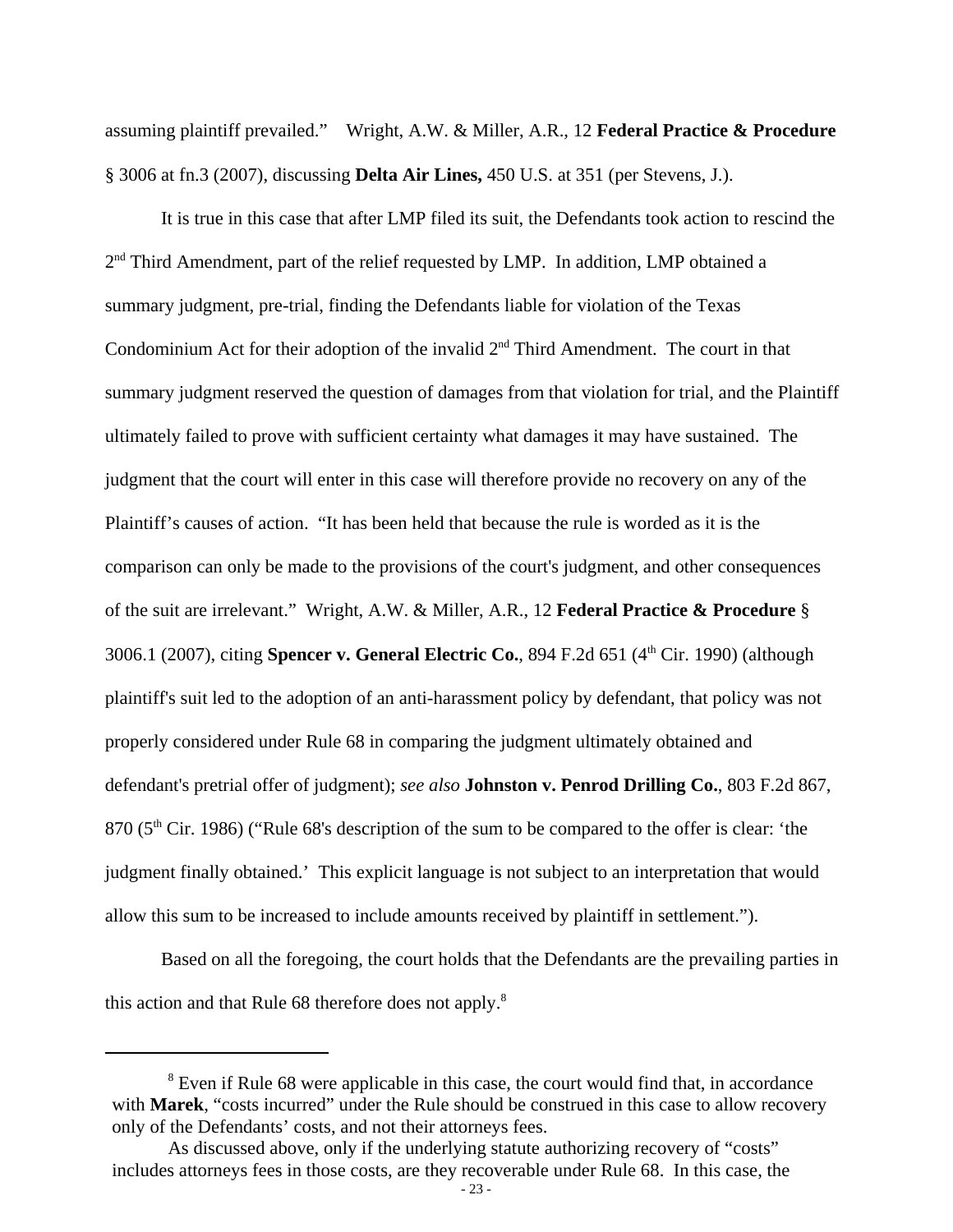However, while the Association in its Motion for Recovery of Attorneys Fees relies entirely on its Offer of Judgment and Rule 68 as the basis for its recovery of costs and attorneys fees (and so limits the amount of its request and proof to those incurred after the Offer of Judgment), in its Reply to the Plaintiff's Response to that Motion the Association points out that under Tex. Prop. Code § 82.161 any "prevailing party . . . is entitled to reasonable attorney's fees and costs of litigation from the nonprevailing party." The court has found that the Defendants were the prevailing parties in this action.<sup>9</sup> It also finds this suit to have been one "to enforce the declaration, bylaws, or rules" of the Association, in that the Plaintiff's claims and the Individual Defendants' counterclaims were centered around violations of the Declaration (the notice and

### **§ 82.161. Effect of Violations on Rights of Action and Attorney's Fees**

\* \* \*

(Emphasis added.) In light the italicized language, the court finds that this statute can not be read to include attorneys fees *as part of* costs that are recoverable. *See* **Eagle Point Condominium Owners Association v. Coy**, 9 P.3d 898, 905 (Wash. App. Div. 1 2000) (interpreting Washington state's offer of judgment rule, which is substantially the same as Rule 68, and its Condominium Act, which provides that "[t]he court, in an appropriate case, may award reasonable attorney's fees to the prevailing party," and finding that, under its language, "[t]he condominium statute does not define attorneys fees as costs").

Based on the foregoing, the court holds that the Association is not entitled to any of its costs under Fed.R.Civ.P. 68, and that even if it were, such "costs" would not include the Association's attorneys fees.

<sup>9</sup> While no authority could be found expressly holding that § 82.161 applies to prevailing defendants as well as plaintiffs, *see* **Dilston House Condominium Ass'n v. White**, S.W.3d , 2007 WL 1745274, \*1 (Tex. App.–Houston [14 Dist], no writ) ("assum[ing], without deciding, that . . . a defending party may qualify as a prevailing party entitled to attorney's fees under section 82.161(b)"), the plain language of that provision as well as other jurisdictions' interpretation of the substantially similar Uniform Condominium Act provision on which is based, convinces the court that it applies in this case. *See* **Eagle Point Condominium Owners Ass'n v. Coy**, 102 Wash. App. 697, 713, 9 P.3d 898, 907 (Wash. App. Div. 1 2000) ("under the Condominium Act either the plaintiff or the defendant may be the prevailing party and receive, in an appropriate case, an award of attorney fees").

Association argues that the relevant underlying statute is § 82.161 of the Texas Property Code (i.e., of the Texas Condominium Act), which provides:

<sup>(</sup>b) The prevailing party in an action to enforce the declaration, bylaws, or rules is entitled to reasonable attorney's fees *and costs* of litigation from the nonprevailing party.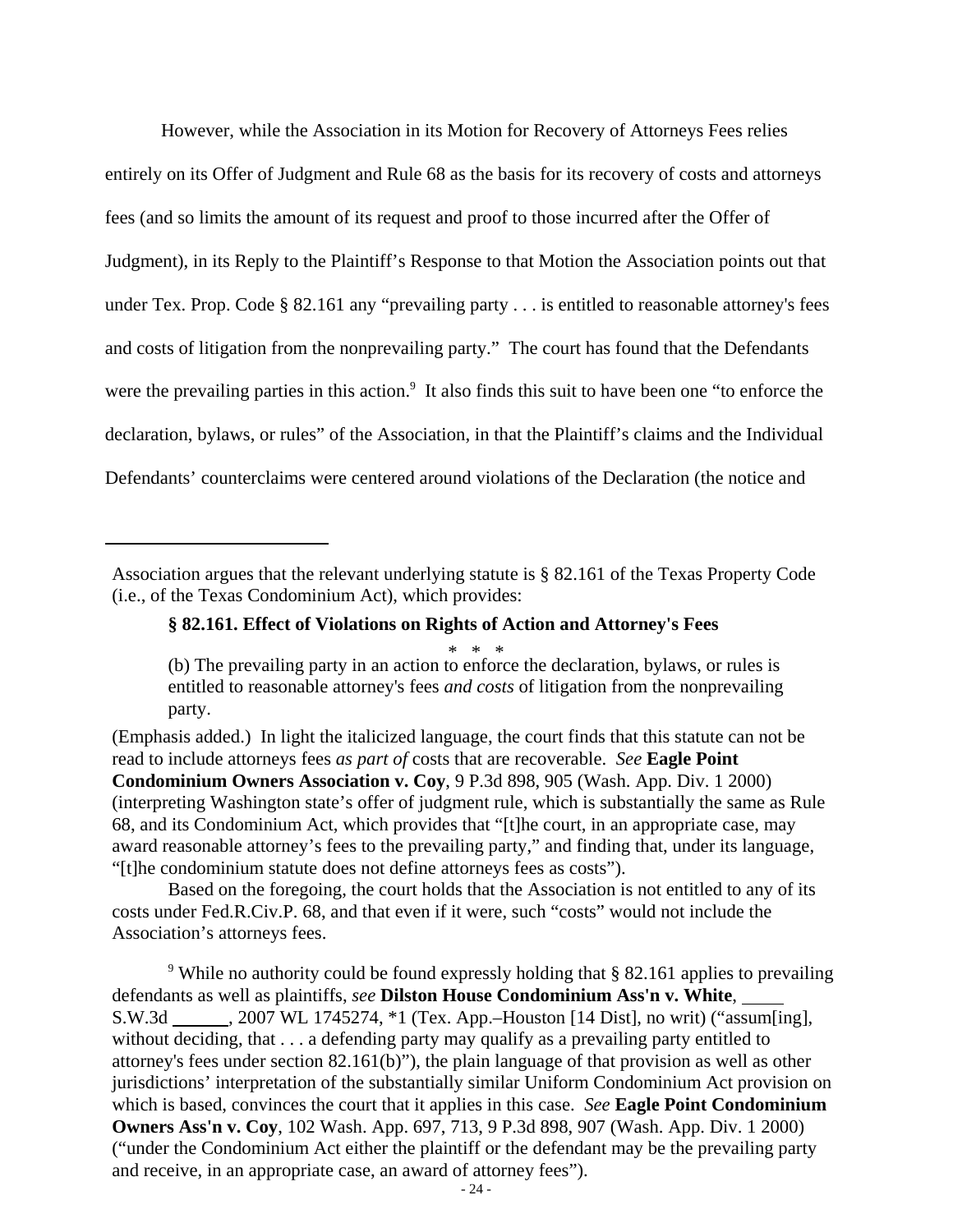voting requirements for amendment, the propriety of the special assessment, and the consent requirement for alteration of the parking lot). Accordingly, notwithstanding this court's ruling that the Association is not entitled to any costs under Rule 68, the court holds that the Association *is* entitled to its attorneys fees as well as its "costs of litigation" directly under  $\S$  82.161.<sup>10</sup>

Even those expenses may be limited. LMP argues that the Association, because it asserted no counterclaim in this suit, cannot rely on any underlying substantive statute to authorize costs beyond what are available on account of its Offer of Judgment and under Rule 68 and § 1920 and, therefore, the expert witness fees charged by the Association should be disallowed because not permitted under 28 U.S.C. § 1920.

The court has held that because the Defendants were the prevailing parties, Rule 68 does not apply in this case. However, 28 U.S.C. § 1920 would nevertheless apply because, as prevailing parties, the Defendants are entitled to costs under Fed.R.Civ.P. 54(d)(1). That Rule provides:

### **(d) Costs; Attorneys' Fees.**

(1) Costs Other than Attorneys' Fees. Except when express provision therefor is made either in a statute of the United States or in these rules, costs other than attorneys' fees shall be allowed as of course to the prevailing party unless the court otherwise directs; but costs against the United States, its officers, and agencies shall be imposed only to the extent permitted by law. Such costs may be taxed by the clerk on one day's notice. On motion served within 5 days thereafter, the action of the clerk may be reviewed by the court.

Section 1920 lists costs that are recoverable under Rule 54(d)(1). *See generally,* **Wells v. Dallas**

**Independent School District**, 576 F.Supp. 497, 510 (N.D. Tex. 1983) (addressing one type of

cost listed in § 1920 and noting that that statutory provision "must, however, be read in

 $10$  As mentioned above, the Association requested and provided proof only of those costs and attorneys fees incurred since September 22, 2006, the date of the Offer of Judgment. Therefore, even though § 82.161 would permit recovery of all of its attorneys fees and expenses, the court finds that the Association has waived any recovery for those incurred before September 22, 2006.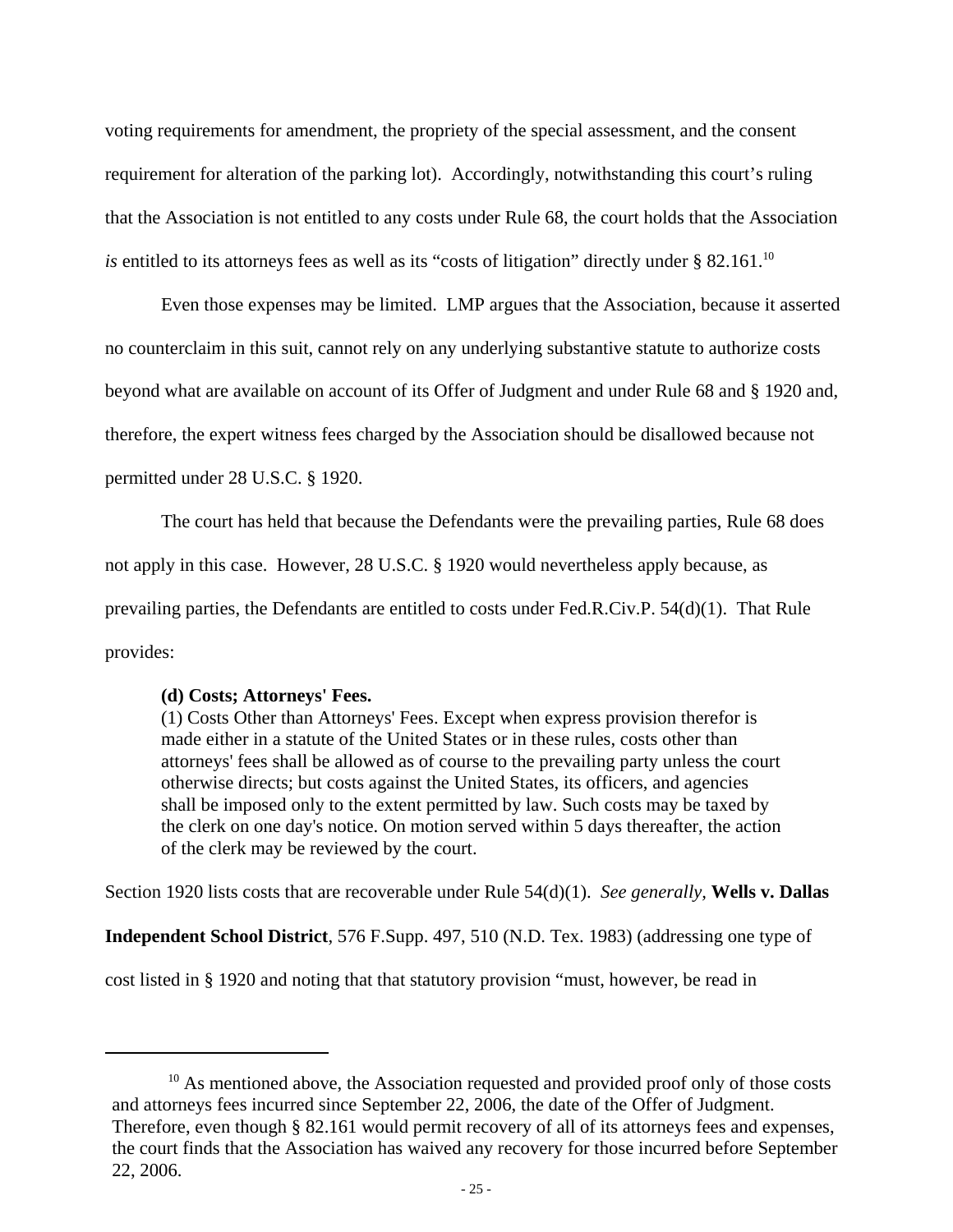conjunction with Fed.R.Civ.P. 54(d) that costs should be allowed as of course to the prevailing party unless the court otherwise directs.").

It is well-established that expert witness fees are not listed as recoverable under § 1920. *E.g.,* **Crawford Fitting Co. v. J. T. Gibbons, Inc.**, 482 U.S. 437 (1987); *accord,* **Coats v. Penrod Drilling Corp.**, 5 F.3d 877, 891 (5th Cir. 1993) (fees and expenses incurred in connection with expert witnesses, in excess of the standard witness fee listed in § 1920(3) and

fixed by 28 U.S.C. § 1821, are not within the scope of § 1920).

However, as discussed above, Tex. Civ. Prac. & Rem. § 82.161 (standing alone and not as the authorizing statute under Rule 68) may provide authority in this case for the allowance of costs in addition to those specified in § 1920. While the court has not been able to find, and the parties have not directed it to, any authority regarding which expenses in particular are recoverable as "costs of litigation" under § 82.161, the general rule under Texas law was stated by the court in **Westech Engineering, Inc. v. Clearwater Constructors, Inc., a Div. of Phelps, Inc.**, 835 S.W.2d 190, 206 (Tex. App.–Austin 1992, no writ):

"Costs" generally do not include costs billed to the client as part of the attorney's fee for services provided. Rather, costs usually refer to "[f]ees and charges required by law to be paid to the courts or some of their officers, the amount of which is fixed by statute or the court's rules; e.g. filing and service fees." Black's Law Dictionary, p. 312 (5th ed. 1979).

This reasoning would lead one to conclude that "costs of litigation" as used in § 82.161 should be interpreted as limited to only those expenses that are allowed as costs of court under applicable rules. However, as the **Westech** court acknowledged, there is another category of expenses–those that are included "as part of the attorney's fee for services provided." Those other expenses may also be compensable, as part of a reasonable attorney's fee. In this case, the expert witness fee of which LMP complains is one such expense. The court finds that the fee in this case is allowable,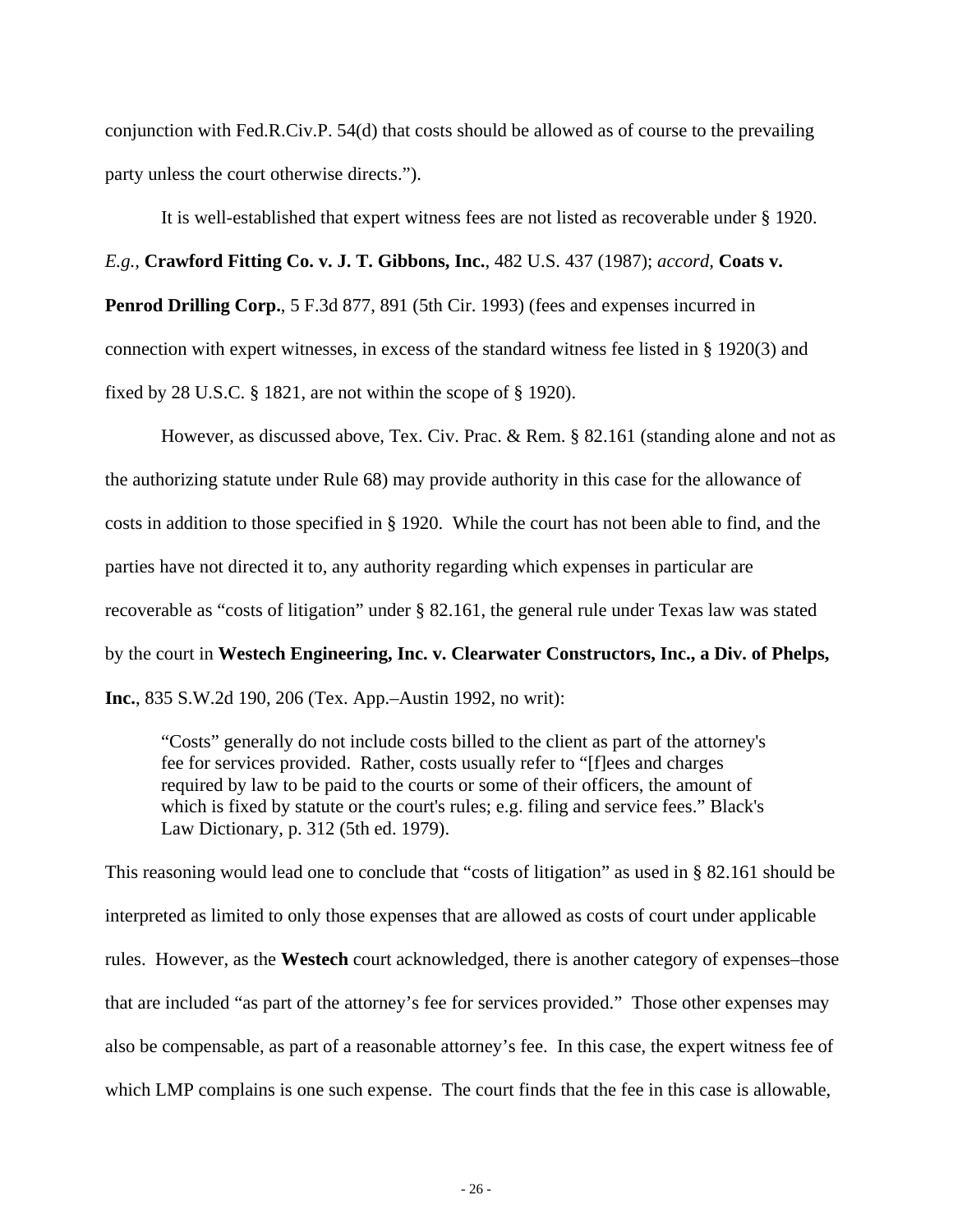to the extent reasonable, as part of the Association's "reasonable attorneys fees" recoverable by it as the prevailing party pursuant to § 82.161.

Having determined that the Association's fees and expenses are allowable, the court reviews the amounts requested for reasonableness, as required by § 82.161. George & Brothers seeks recovery of fees in the amount of \$121,477, and expenses in the amount of \$16,828, for a total of \$139,305.40. After careful review of its billing statements attached to the affidavit in support of its Motion for Recovery of Attorneys Fees, the court finds that all the fees and expenses requested are reasonable and should be allowed.

## **The Individual Defendants' Attorneys Fees and Costs**

The Individual Defendants seek awards of their attorneys fees and costs under various authority, including Fed.R.Civ.P. 68 and their Offer of Judgment, Tex. Prop. Code § 82.161, and Tex. Civ. Prac. & Rem. § 38.001. In particular, they request the following fees and expenses be allowed, for a total awarded of \$267,106.43.

| Firm                                               | Role                                                                                 | <b>Fees</b>  | <b>Expenses</b> | <b>Total</b> |
|----------------------------------------------------|--------------------------------------------------------------------------------------|--------------|-----------------|--------------|
| Keister,<br>Lockwood &<br>Babb, L.L.P.             | litigation counsel in this<br>adversary                                              | \$149,852.50 | \$5,081.27      | \$154,933.77 |
| <b>SettlePou</b>                                   | advice on condominium law                                                            | \$2,700.15   | \$0.00          | \$2,700.15   |
| <b>Burns Anderson</b><br>Jury & Brenner,<br>L.L.P. | litigation counsel in this suit<br>while in state court                              | \$15,562.50  | \$2,644.00      | \$18,206.50  |
| Hohmann,<br>Taube $\&$<br>Summers L.L.P.           | bankruptcy counsel in LMP's<br>bankruptcy case and<br>bankruptcy advice in this suit | \$87,667.50  | \$3,598.51      | \$91,266.01  |

The Individual Defendants make the same argument as the Association with regard to their right to recover fees and expenses incurred after September 22, 2006, under the Offer of Judgment, Fed.R.Civ.P. 68, and either Tex. Prop. Code § 82.161 and/or Tex. Civ. Prac. & Rem.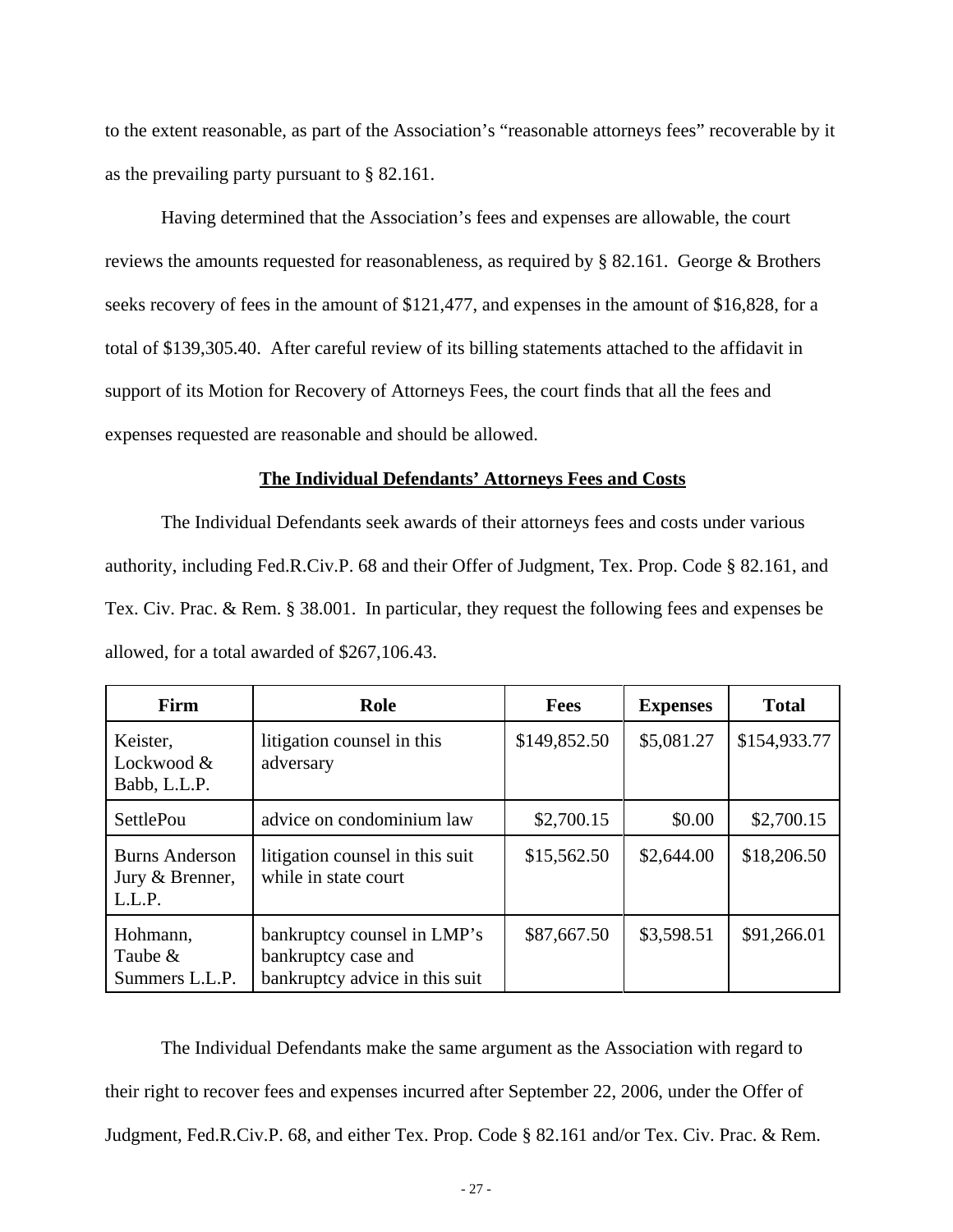§ 38.001. For the reasons stated above in the discussion of the Association's argument, the court finds that Rule 68 does not apply in this case and therefore there should be no recovery under that  $Rule<sup>11</sup>$ 

However, even more so than the Association, the Individual Defendants need not rely solely on the Offer of Judgment and Rule 68, and in fact have not so limited their request for attorneys fees and expenses. Rather, they argue that because they asserted counterclaims in the suit for breach of contract and for violations of the Texas Condominium Act and the Association's Declaration and bylaws, they are expressly entitled to recover all their fees and expenses under Tex. Prop. Code § 82.161 and/or Tex. Civ. Prac. & Rem. § 38.001.

For the reasons set out above with respect to the Association's request for fees, the court finds that because the Individual Defendants, along with the Association, were the prevailing parties in this litigation, their attorneys fees and costs are allowable directly under Tex. Prop. Code § 82.161, subject to the court's determination that they are reasonable. In light of this holding the court finds it not necessary, and declines, to rule on the Individual Defendants' alternative request for allowance under Tex. Civ. Prac. & Rem. § 38.001.

Having found that the Individual Defendants have a right to recover their attorneys fees and expenses, the court turns now to the determination of the reasonableness of what they have requested be allowed.

 $11$  As with the Association's fees and expenses, the court would find alternatively that even if Rule 68 were applicable, the Individual Defendants' fees are not included as part of costs under § 82.161 and therefore are not recoverable under Rule 68 as construed in **Marek**. Similarly, the court would also find that, as in § 82.161, attorneys fees are not included as part of costs under § 38.001 either, and therefore are not recoverable under Rule 68. In particular, § 38.001 does not define "costs" to include attorneys fees, but rather allows fees only "in addition to" costs. *See* **International Nickel Co., Inc. v. Trammel Crow Distribution Corp.**, 803 F.3d 150, 157 fn.2 (5th Cir. 1986) (noting that, under **Marek**, "costs incurred" in Rule 68 does not include attorneys fees because under § 38.001 they are awarded "in addition" to and not "as part of costs").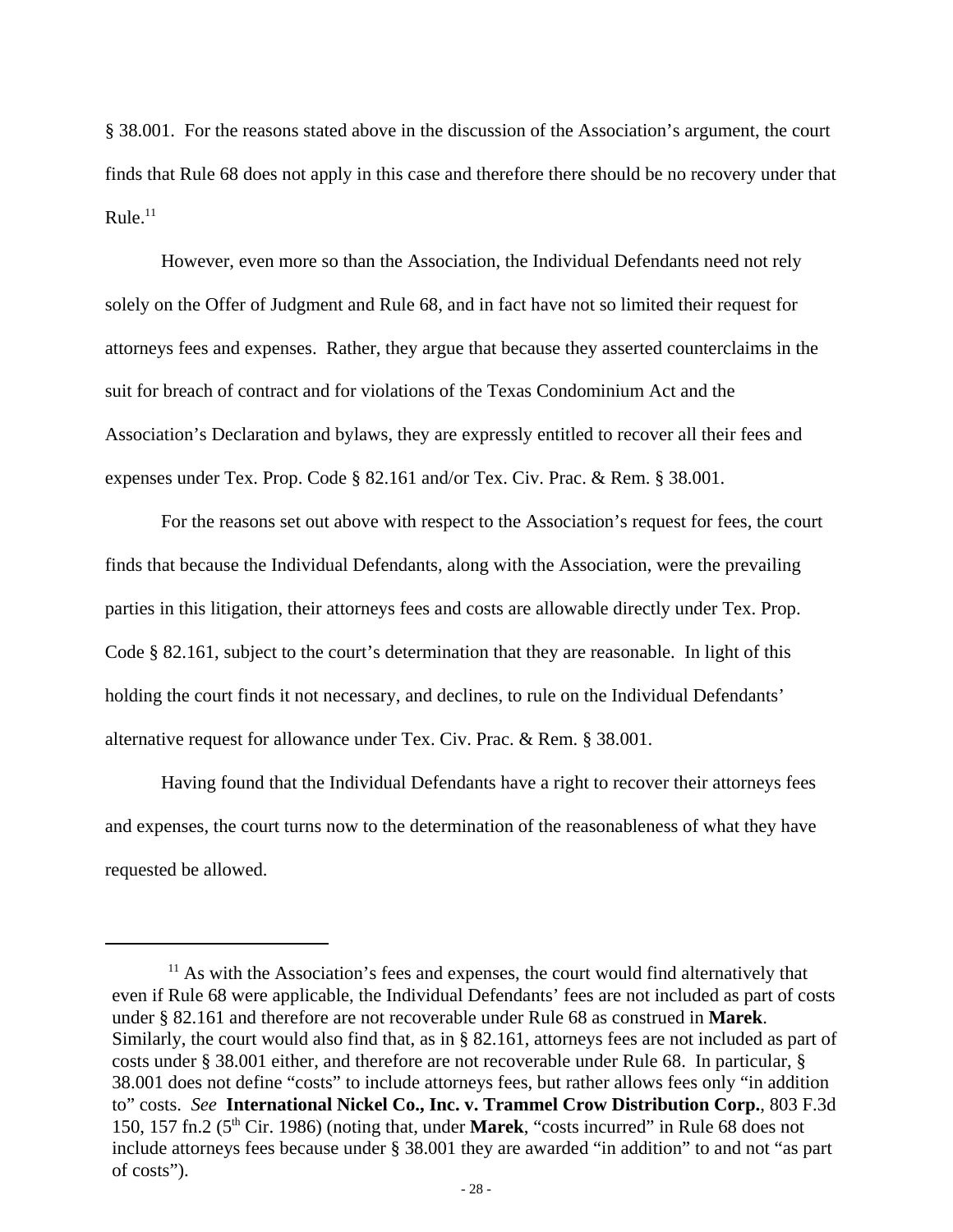# The Keister Firm

The law firm of Keister, Lockwood & Babb, LLP (the "Keister Firm") represented the Individual Defendants. The Keister Firm seeks a total of \$149,852.50 in fees, and \$5,081.27 in expenses, for at total of \$154,933.77. Of that total amount of fees and expenses, \$76,848.00 was incurred following the Defendants' Offer of Judgment on September 22, 2006. In addition, the Keister Firm seeks fees for the following other law firms: Settle & Pou, \$2,700; Burat, Anderson, Jewel & Brennan, LLP, \$18,206.00 (\$15,562.50 in fees plus \$2,644 in expenses). Those fee requests are discussed below.

After reviewing the time sheets submitted by the Keister Firm in support of their request, the court finds that the following charges listed on the Firm's invoices should not be allowed, because from the descriptions given the court is unable to discern what was reviewed and/or the relevancy of what was reviewed, what was researched and/or the amount of time it took, or what was specifically done and/or the amount of time it took, and the court therefore finds that the following charges should also be disallowed:

| <b>Billing</b><br>Page | Date(s)<br>of Service | <b>Amount</b><br><b>Disallowed</b> |
|------------------------|-----------------------|------------------------------------|
| 2                      | 2/21/06               | \$412.50                           |
|                        | 2/24/06               | \$62.50                            |
|                        | 2/27/06               | \$117.50                           |
|                        | 2/28/06               | \$100.00                           |
| 3                      | 3/1/06                | \$112.50                           |
|                        | 3/4/06                | \$100.00                           |
|                        | 3/7/06                | \$162.50                           |
|                        | 3/8/06                | \$125.00                           |
|                        | 3/16/06               | \$62.50                            |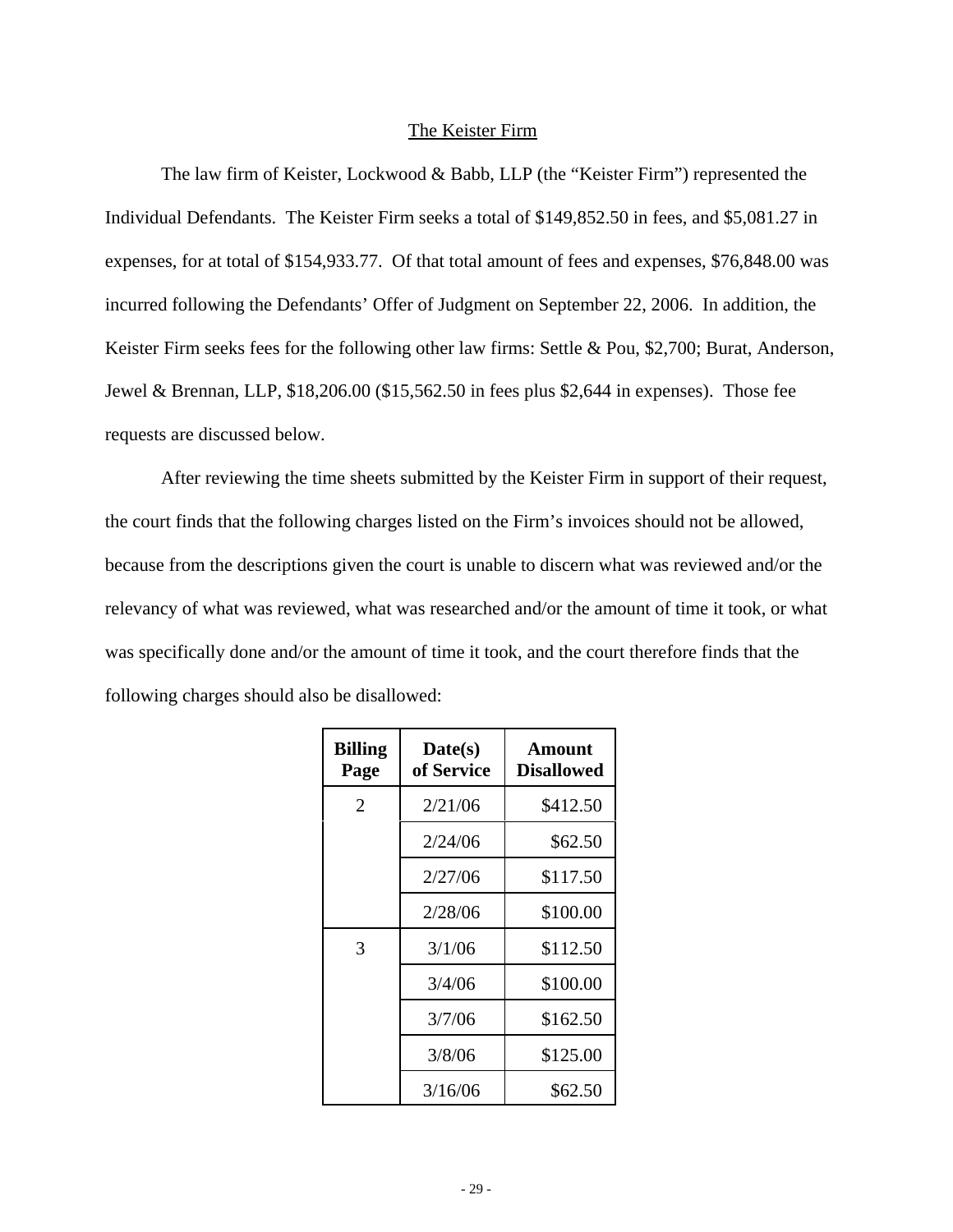| <b>Billing</b><br>Page | Date(s)<br>of Service | Amount<br><b>Disallowed</b> |
|------------------------|-----------------------|-----------------------------|
| $\overline{4}$         | 3/21/06               | \$50.00                     |
|                        | 3/22/06               | \$650.00                    |
|                        | 3/23/06               | \$87.50                     |
|                        | 3/28/06               | \$562.50                    |
|                        | 3/29/06               | \$312.50                    |
| 5                      | 4/1/06                | \$112.50                    |
|                        | 4/5/06                | \$87.50                     |
|                        |                       | \$627.50                    |
|                        | 4/11/06               | \$225.00                    |
| 6                      | 4/17/06               | \$200.00                    |
|                        | 4/18/06               | \$112.50                    |
|                        | 4/20/06               | \$112.50                    |
|                        | 4/27/06               | \$112.50                    |
| 7                      | 5/9/06                | \$812.50                    |
|                        | 5/10/06               | \$187.50                    |
|                        | 5/11/06               | \$125.00                    |
|                        | 5/12/06               | \$812.50                    |
| 8                      | 5/14/06               | \$812.50                    |
|                        | 5/15/06               | \$187.50                    |
|                        | 5/16/06               | \$712.50                    |
|                        | 5/22/06               | \$812.50                    |
| 9                      | 5/23/06               | \$962.50                    |
|                        | 5/30/06               | \$187.50                    |
| 10                     | 6/4/06                | \$500.00                    |
|                        | 6/7/06                | \$687.50                    |
|                        | 6/9/06                | \$198.00                    |
|                        | 6/10/06               | \$247.50                    |
| 11                     | 6/13/06               | \$500.00                    |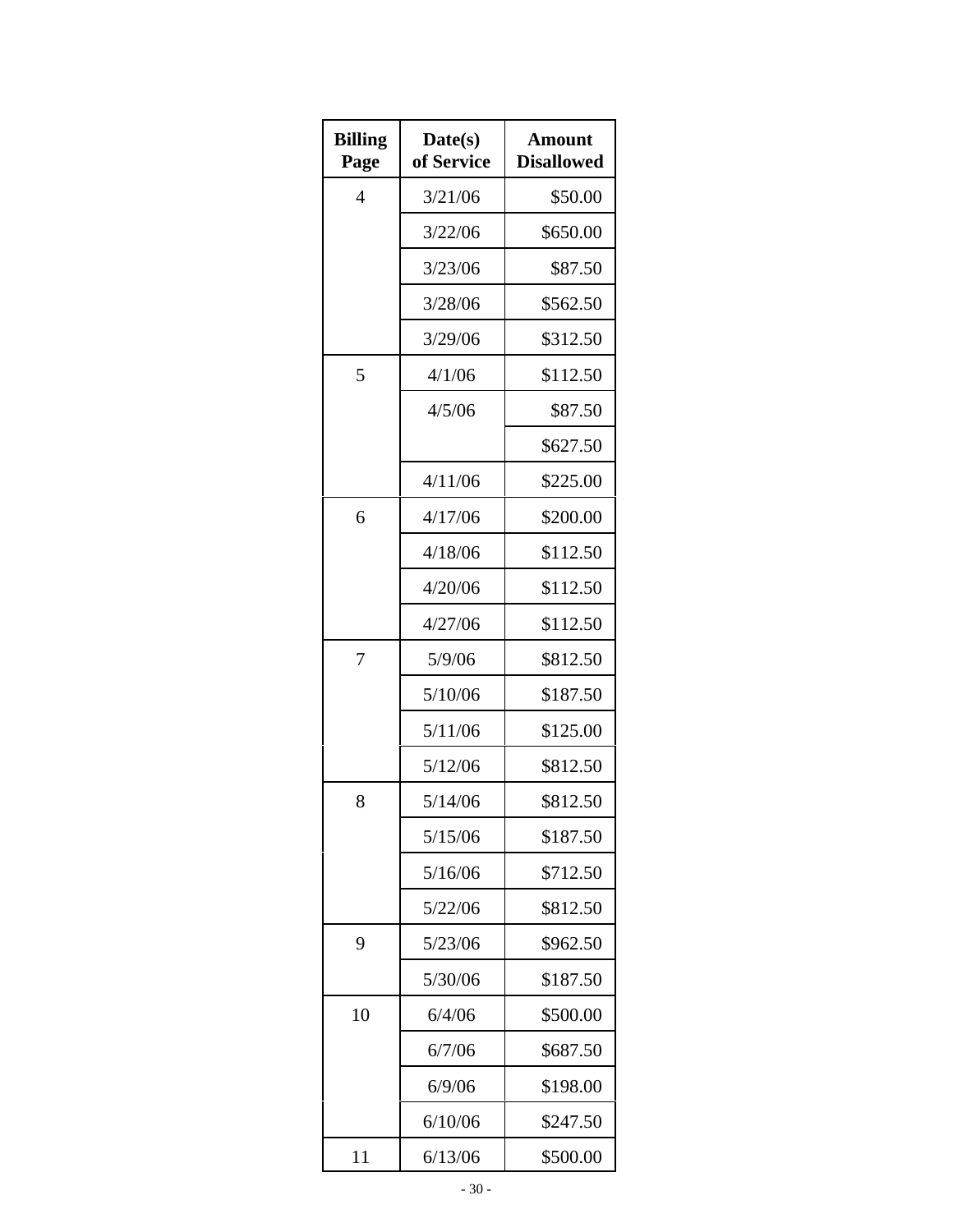| <b>Billing</b><br>Page | Date(s)<br>of Service | Amount<br><b>Disallowed</b> |
|------------------------|-----------------------|-----------------------------|
| 12                     | 6/15/06               | \$612.50                    |
|                        | 6/16/06               | \$400.00                    |
|                        | 6/20/06               | \$162.50                    |
|                        | 6/21/06               | \$500.00                    |
| 13                     | 6/25/06               | \$187.50                    |
| 14                     | 7/5/06                | \$287.50                    |
| 15                     | 7/19/06               | \$737.50                    |
| 16                     | 7/22/06               | \$625.00                    |
|                        | 7/23/06               | \$475.00                    |
| 18                     | 7/30/06               | \$212.50                    |
|                        | 7/31/06               | \$525.00                    |
|                        | 8/3/06                | \$412.50                    |
| 20                     | 8/9/06                | \$825.00                    |
| 21                     | 8/10/06               | \$637.50                    |
|                        | 8/12/06               | \$225.00                    |
|                        | 8/13/06               | \$662.50                    |
| 22                     | 8/14/06               | \$487.50                    |
| 23                     | 8/18/06               | \$312.50                    |
|                        | 8/19/06               | \$687.50                    |
| 24                     | 8/22/06               | \$1187.50                   |
|                        | 8/25/06               | \$1250.00                   |
| 25                     | 8/26/06               | \$68.75                     |
|                        |                       | \$214.50                    |
|                        | 8/28/06               | \$330.00                    |
|                        | 8/29/06               | \$475.00                    |
| 26                     | 8/30/06               | \$330.00                    |
| 28                     | 9/13/06               | \$812.50                    |
| 32                     | 10/9/06               | \$787.50                    |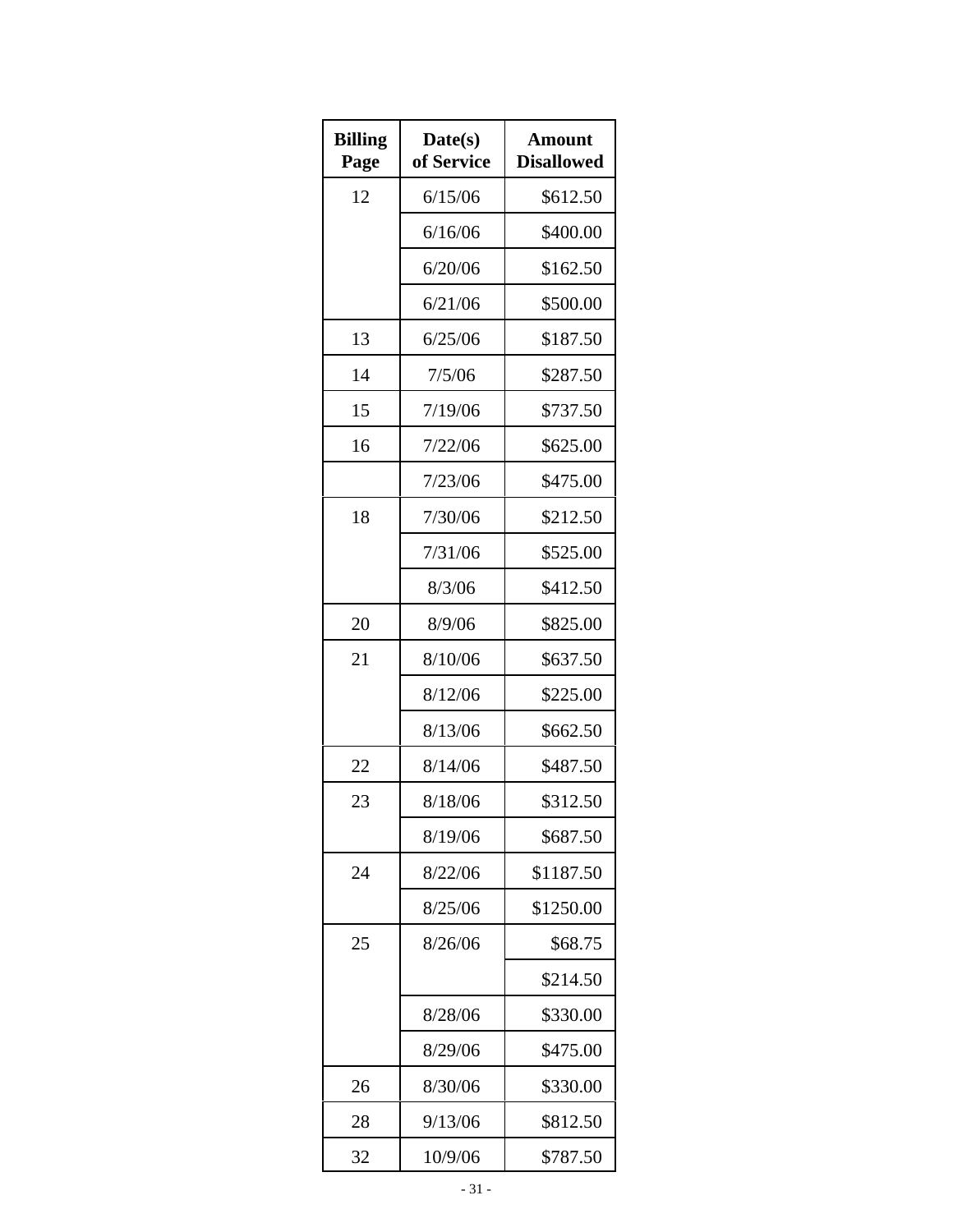| <b>Billing</b><br>Page | Date(s)<br>of Service | Amount<br><b>Disallowed</b> |
|------------------------|-----------------------|-----------------------------|
|                        | 10/10/06              | \$687.50                    |
| 34                     | 10/26/06              | \$112.50                    |
| 35                     | 11/6/06               | \$62.50                     |
|                        | 11/14/06              | \$75.00                     |
| 43                     | 2/19/07               | \$212.50                    |
| 45                     | 3/16/07               | \$275.00                    |
| 46                     | 3/22/07               | \$575.00                    |
|                        | 3/26/07               | \$637.50                    |
| 48                     | 4/1/07                | \$900.00                    |
|                        | 4/2/07                | \$1037.00                   |
|                        | 4/4/07                | \$437.50                    |
| 49                     | 4/6/07                | \$312.50                    |
|                        | 4/8/07                | \$812.50                    |
| 51                     | 4/17/07               | \$725.00                    |
|                        | 4/19/07               | \$937.50                    |
|                        | 4/22/07               | \$325.00                    |
| 52                     | 4/26/07               | \$1500.00                   |
|                        | 4/27/07               | \$1500.00                   |
|                        |                       | \$115.50                    |

Based on the foregoing, the court finds that the total amount of the Keister Firm's fees that should be disallowed is \$37,923.75. Therefore, of the total \$154,933.77 requested, \$111,928.75 in fees and \$5,081.27 in expenses, for a total of \$117,010.02, are allowed.

#### **SettlePou**

The Individual Defendants also seek recovery of attorneys fees for the firm of SettlePou in the total amount of \$2,700.15. Unlike the work done by the Keister Firm, the area of expertise of the SettlePou attorney who performed the services, and the area in which she advised the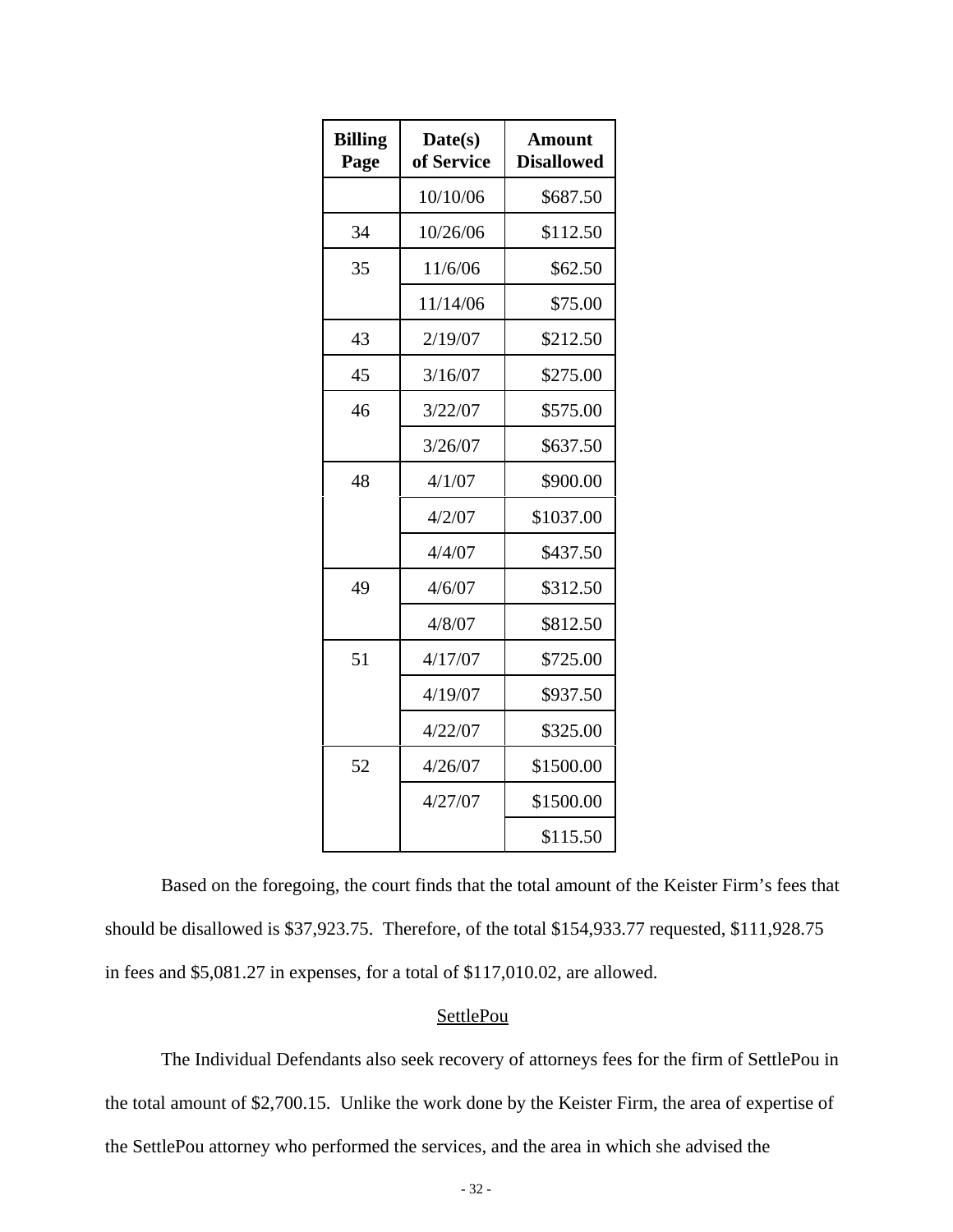Individual Defendants (condominium law), is relatively clear from the descriptions of what she did and from her testimony, and its relevance to this litigation is also apparent. Accordingly, and because the court finds that the amount of SettlePou's fees are comparatively *de minimus,* the court finds that they should be allowed in full.

#### The Burns Firm

The Individual Defendants also seek recovery of their attorneys fees charged by Jeff Jury of the law firm of Burns, Anderson, Jury & Brenner, L.L.P., in the amount of \$15,562.50, plus expenses of \$2,644.00, for a total of \$18,206.50. After review of the billing statements, the court finds that \$351.00 of that amount should be disallowed because, in the following entries, the court is unable to discern what was reviewed and/or the relevance, and/or what specifically was done and the time it took to do it:

| <b>Billing</b><br>Page | Date(s)<br>of Service | Amount<br><b>Disallowed</b> |
|------------------------|-----------------------|-----------------------------|
|                        | 11/5/05               | \$157.50                    |
|                        | 11/16/05              | \$60.00                     |
|                        | 1/23/06               | \$22.50                     |
|                        | 1/25/06               | \$22.50                     |
|                        | 1/27/06               | \$90.00                     |

The total amount allowed for the Burns Firm's fees and expenses, therefore, is \$17,855.50.

### Hohmann Taube

The Individual Defendants also seek recovery for the fees and expenses charged by the law firm of Hohmann, Taube & Summers, LLP ("Hohmann Taube"), in the amount of \$87,667.50 in fees and \$3,598.51 in expenses, for a total amount of \$91,266.01.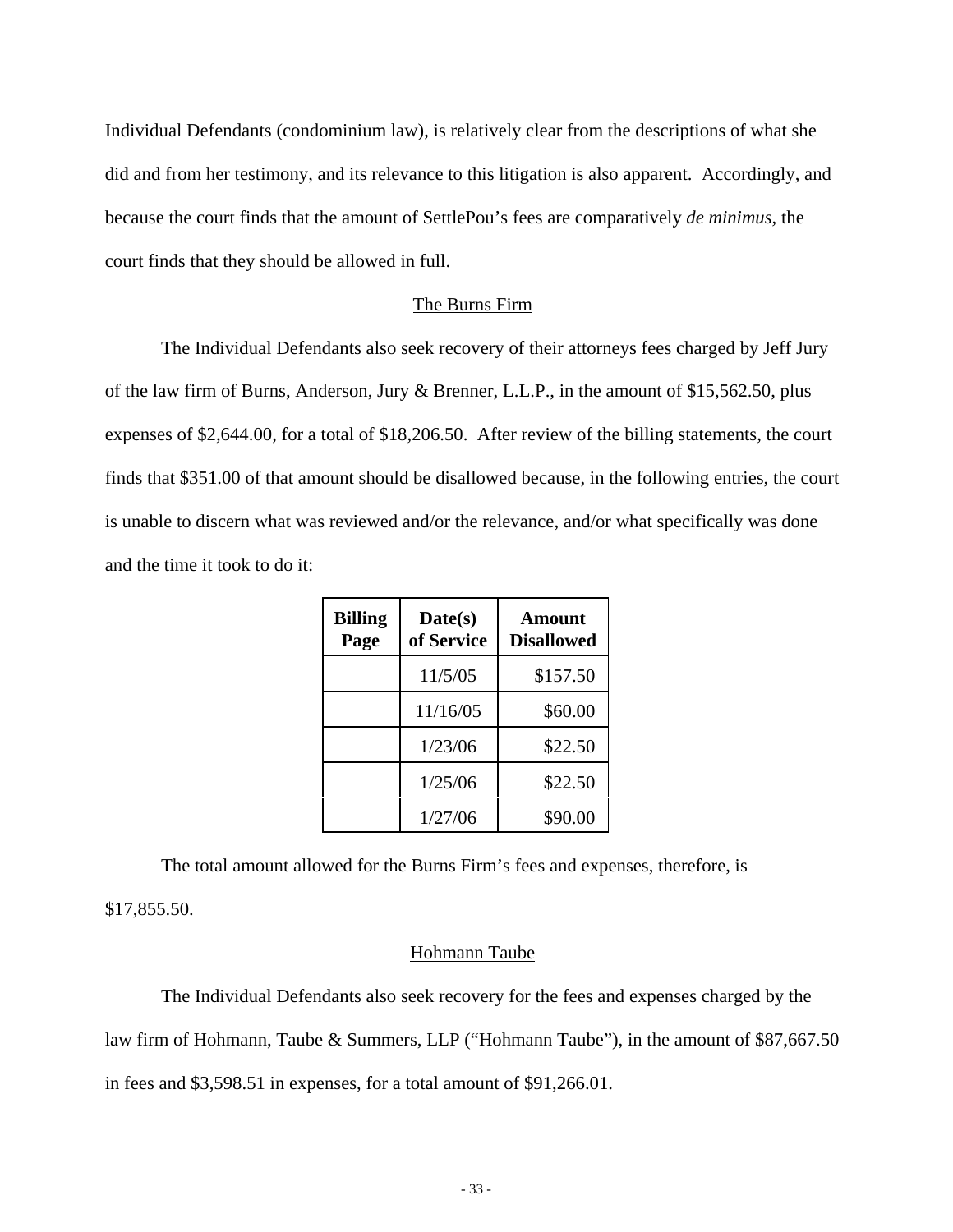The court notes that the stated intended recipient of the Hohmann Taube firm's invoices was:

# Tom McKay 8500 Shoal Creek Owners Association, Inc.

without any mention of McCarley and Canada, such that McKay appears to be named only as the Association's representative. However, in attorney Mark Taylor's Affidavit attached to the Individual Defendants' Motion for Recovery of Attorneys Fees, he swore that his firm represented "8500 Shoal Creek Owners Association, Inc, and members of its Board, Chris Canada, Lloyd McCarley, and Tom McKay." Inasmuch as the Plaintiff has not challenged whether Hohmann Taube in fact represented each and every one of the Individual Defendants, the court accepts Mr. Taylor's undisputed testimony on the issue.

By far the largest issue presented by Hohmann Taube's billing statements is whether its services are properly allocable to this adversary proceeding, or relate instead to representation of the Individual Defendants in LMP's bankruptcy case. On page 4 of the Individual Defendants' Motion for Recovery of Attorneys Fees, they state that Hohmann Taube was retained "for representation in connection with the bankruptcy aspect of this case." As discussed above, the Individual Defendants' entitlement to the recovery of their attorneys fees and costs arises under § 82.161 of the Texas Condominium Act), which provides:

### **§ 82.161. Effect of Violations on Rights of Action and Attorney's Fees**

\* \* \* (b) The prevailing party in an action to enforce the declaration, bylaws, or rules is entitled to reasonable attorney's fees *and costs* of litigation from the nonprevailing party.

According to this language, fees and costs are permitted only to a party who prevails in "an action to enforce the declaration, bylaws or rules" of a condominium association; therefore, the court finds that the fees and costs that are allowed are limited to those incurred in actually prevailing in *that* action. In other words, in this instance, the fees and costs that the Individual Defendants may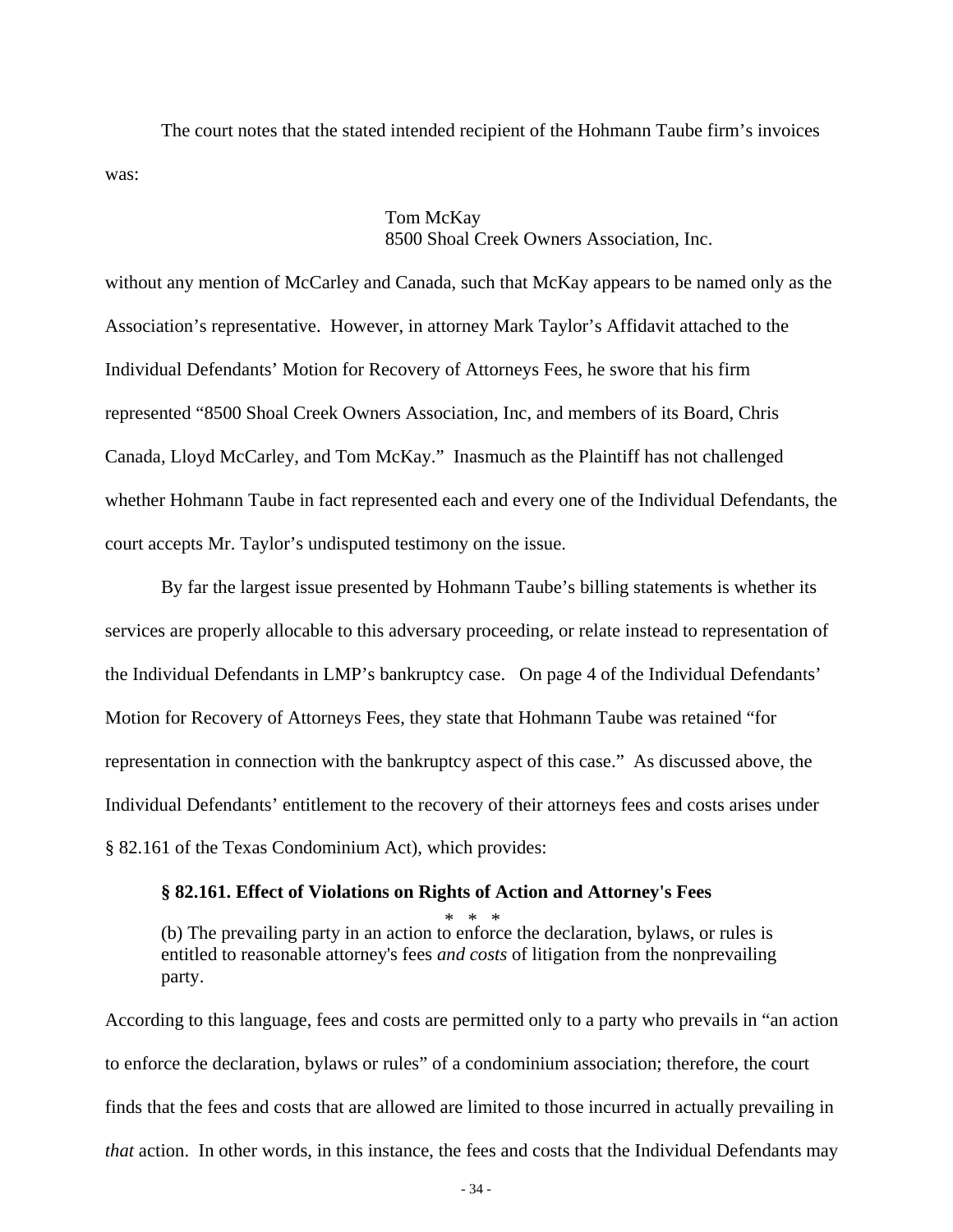recover are limited to those incurred in the action in which they were the prevailing party–i.e., only in connection with this adversary proceeding, not in representing them in the Plaintiff's bankruptcy case in general. There has been no adjudication that the Individual Defendants have prevailed in the Plaintiff's bankruptcy case, except to the extent that litigation in the bankruptcy case concerned the Individual Defendants' proof of claim. To that extent, the court is of the opinion that such litigation is synonymous with litigation of this adversary proceeding and therefore fees and costs incurred in litigating over allowance of the proof of claim are allowable.

In addition, from a review of Hohmann Taube's invoices it also appears that there is some duplication between its work and that of the Keister Firm. Like that firm, Hohmann Taube's invoices also reflect extensive charges for research where the subject matter has been redacted. When billing rates are in the range of \$300 to \$400 per hour, the court assumes that the billing attorney would not have to do as much research as an associate with a lower rate. Generally, without disclosure of the subject matter of the research, or unless the subject matter is discernible in context, the court is unable to find that the specific charge is reasonable and therefore allowable. Moreover, as in some of the other fee applications it appears that Hohmann Taube was overly concerned that the descriptions it provided of its services would be considered a basis for waiver of the Individual Defendants' attorney client privilege.

Considering all of the above, the billing statements of Hohmann Taube show over 90 entries, or \$25,650.10 of the \$87,667.50 sought as fees, that are either: (1) related to representation of the Individual Defendants on matters in the bankruptcy case rather than work on this lawsuit or to their proof of claim, or (2) described with such lack of detail that the court is unable to determine that they are related to work on this adversary proceeding or the claim in the bankruptcy case, rather than to the work on other issues related solely to the bankruptcy case:

- 35 -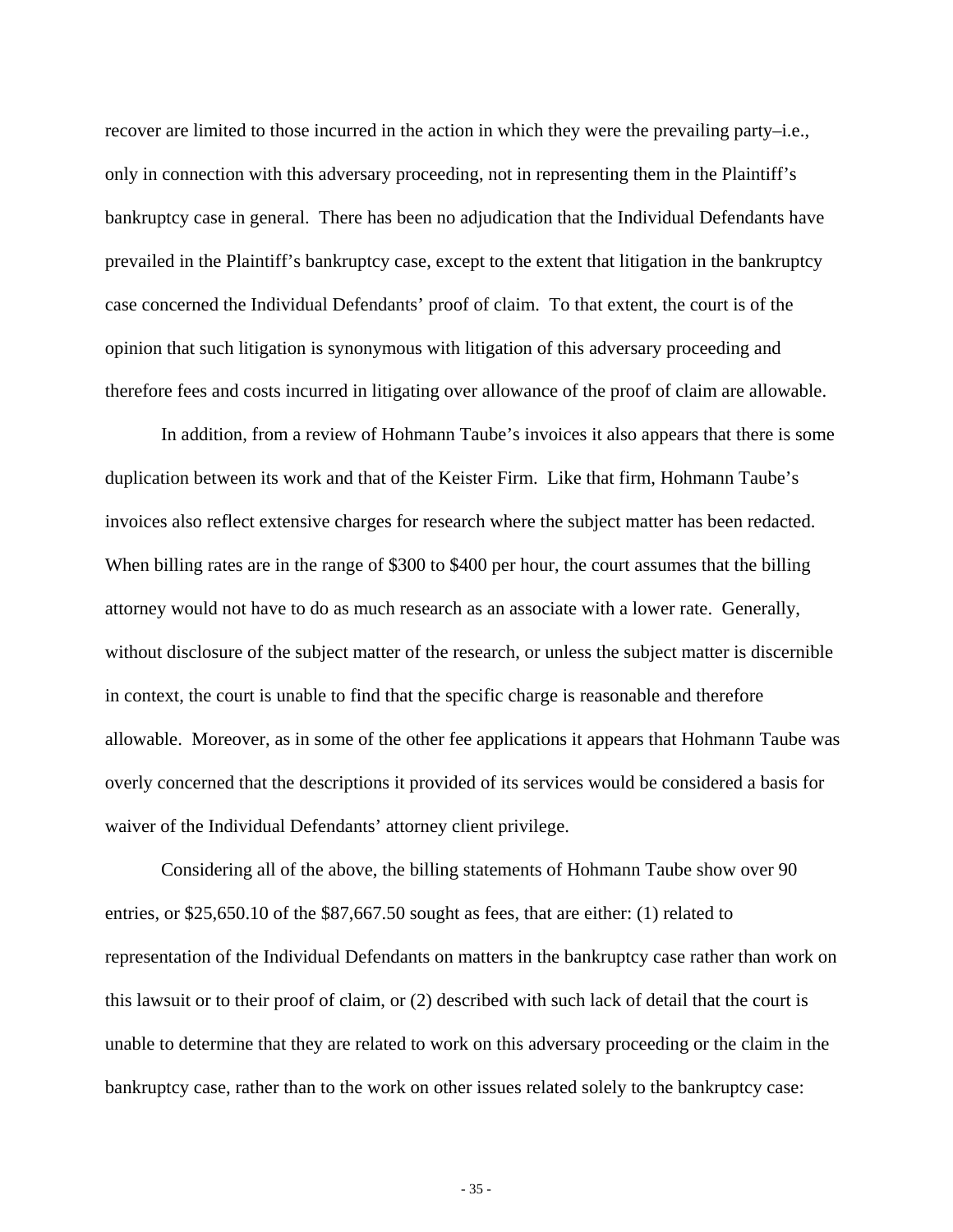| Date(s)<br>of<br><b>Service</b> | <b>Total</b><br><b>Amount</b><br><b>Charged</b> | Amount<br><b>Related to</b><br><b>Bankruptcy Case</b><br><b>Issues</b> |
|---------------------------------|-------------------------------------------------|------------------------------------------------------------------------|
| 3/28/06                         | \$375                                           | \$175                                                                  |
| 3/30/06                         | \$300                                           | \$175                                                                  |
| 3/31/06                         | \$300                                           | \$175                                                                  |
| 4/3/06                          | \$300                                           | \$175                                                                  |
| 4/18/06                         | \$300                                           | \$300                                                                  |
| 4/19/06                         | \$300                                           | \$300                                                                  |
| 4/21/06                         | \$200                                           | \$200                                                                  |
| 4/26/06                         | \$200                                           | \$200                                                                  |
|                                 | \$325                                           | \$325                                                                  |
| 5/1/06                          | \$300                                           | \$300                                                                  |
| 5/8/06                          | \$300                                           | \$300                                                                  |
| 5/9/06                          | \$375                                           | \$375                                                                  |
| 5/10/06                         | \$75                                            | \$75                                                                   |
| 5/25/06                         | \$375                                           | \$375                                                                  |
| 5/26/06                         | \$375                                           | \$375                                                                  |
| 5/31/06                         | \$375                                           | \$715                                                                  |
|                                 | \$340                                           |                                                                        |
| 6/1/06                          | \$900                                           | \$1240                                                                 |
|                                 | \$340                                           |                                                                        |
| 6/2/06                          | \$450                                           | \$450                                                                  |
| 6/6/06                          | \$300                                           | \$300                                                                  |
|                                 | \$900                                           | \$900                                                                  |
| 6/8/06                          | \$450                                           | \$450                                                                  |
| 6/12/06                         | \$100                                           | \$100                                                                  |
|                                 | \$150                                           | \$150                                                                  |
| 6/13/06                         | \$100                                           | \$100                                                                  |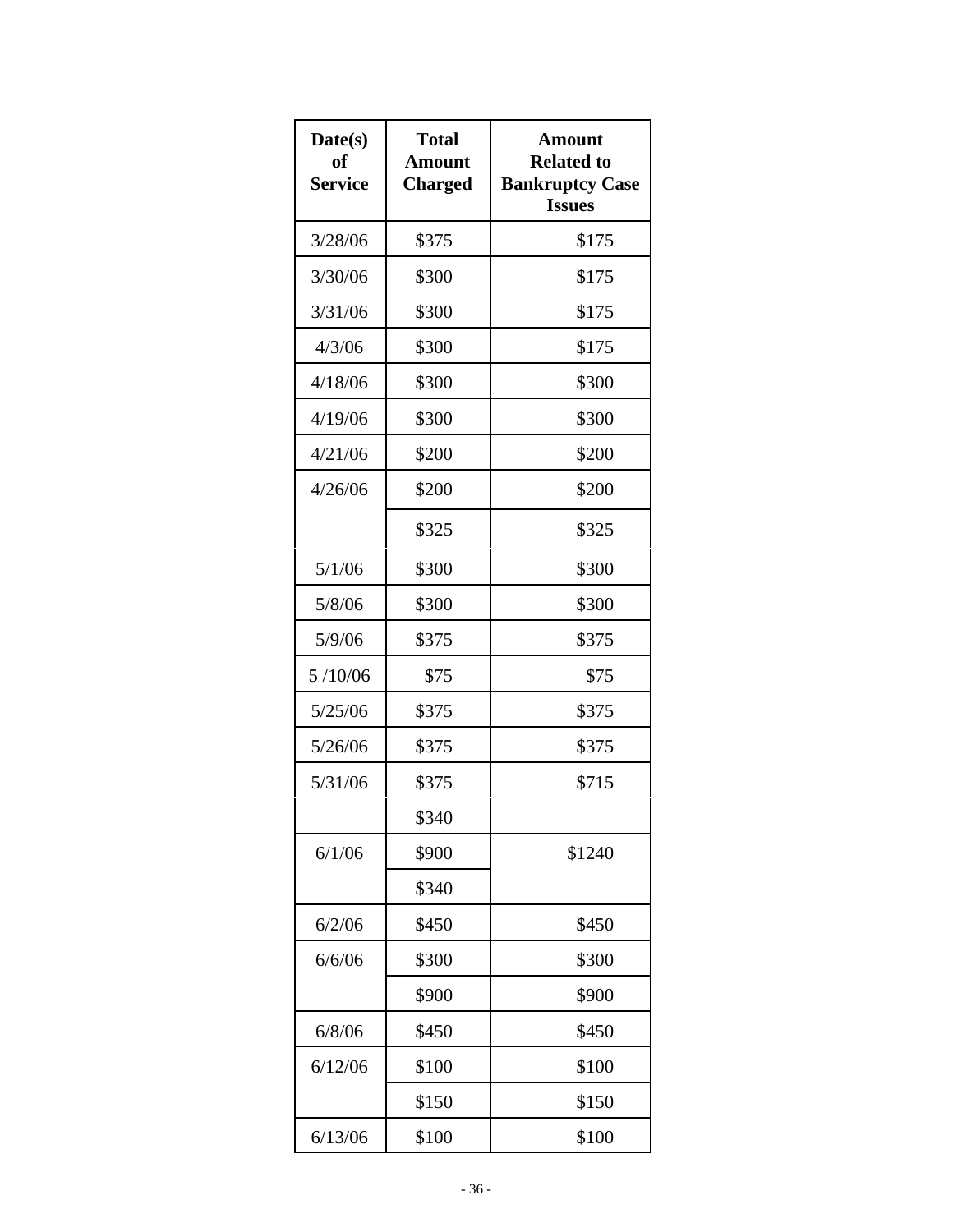| Date(s)<br><b>of</b><br><b>Service</b> | <b>Total</b><br><b>Amount</b><br><b>Charged</b> | Amount<br><b>Related to</b><br><b>Bankruptcy Case</b><br><b>Issues</b> |
|----------------------------------------|-------------------------------------------------|------------------------------------------------------------------------|
|                                        | \$300                                           | \$300                                                                  |
| 6/16/06                                | \$200                                           | \$200                                                                  |
| 6/19/06                                | \$450                                           | \$450                                                                  |
| 6/21/06                                | \$375                                           | \$375                                                                  |
| 6/22/06                                | \$750                                           | \$750                                                                  |
| 6/29/06                                | \$150                                           | 150                                                                    |
| 7/12/06                                | \$525                                           | \$525                                                                  |
| 7/13/06                                | \$375                                           | \$375                                                                  |
| 7/24/06                                | \$750                                           | \$300                                                                  |
| 7/25/06                                | \$300                                           | \$300                                                                  |
| 7/26/06                                | \$150                                           | \$150                                                                  |
| 7/27/06                                | \$225                                           | \$225                                                                  |
| 7/28/06                                | \$375                                           | \$200                                                                  |
| 7/30/06                                | \$300                                           | \$300                                                                  |
| 8/3/06                                 | \$300                                           | \$300                                                                  |
| 8/4/06                                 | \$1275                                          | \$1275                                                                 |
| 8/7/06                                 | \$225                                           | \$225                                                                  |
| 8/8/06                                 | \$150                                           | \$150                                                                  |
| 8/9/06                                 | \$450                                           | \$450                                                                  |
|                                        | \$56.25                                         | \$56.25                                                                |
| 8/11/06                                | \$200                                           | \$200                                                                  |
| 8/14/06                                | \$100                                           | \$100                                                                  |
| 8/16/06                                | \$300                                           | \$300                                                                  |
| 8/18/06                                | \$450                                           | \$450                                                                  |
| 8/22/06                                | \$225                                           | \$225                                                                  |
| 8/23/06                                | \$675                                           | \$675                                                                  |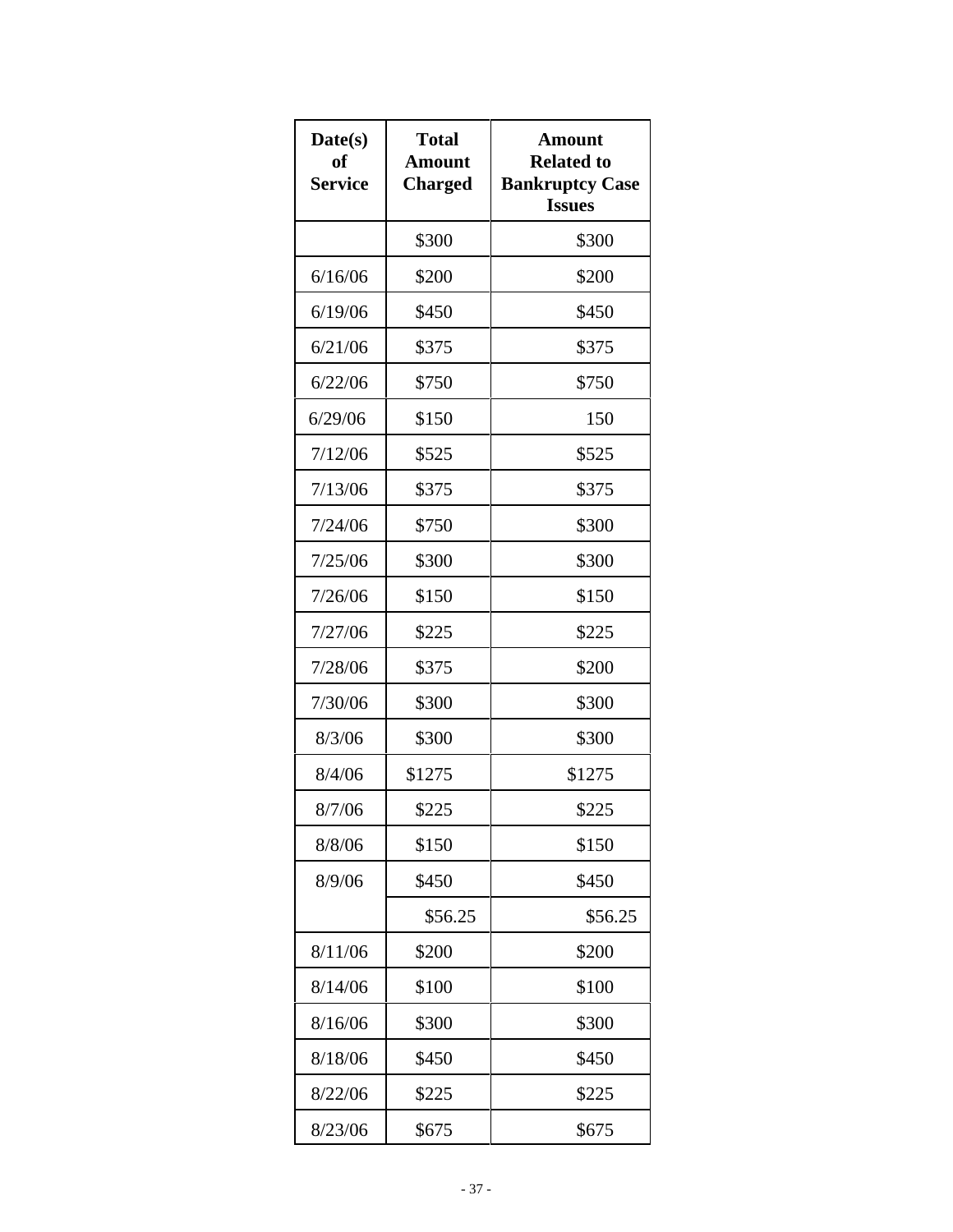| Date(s)<br>of<br><b>Service</b> | <b>Total</b><br><b>Amount</b><br><b>Charged</b> | Amount<br><b>Related to</b><br><b>Bankruptcy Case</b><br><b>Issues</b> |
|---------------------------------|-------------------------------------------------|------------------------------------------------------------------------|
| 8/24/06                         | \$600                                           | \$600                                                                  |
| 8/25/06                         | \$450                                           | \$450                                                                  |
| 9/1/06                          | \$150                                           | \$150                                                                  |
| 9/5/06                          | \$150                                           | \$150                                                                  |
| 9/18/06                         | \$450                                           | \$450                                                                  |
| 9/28/06                         | \$600                                           | \$600                                                                  |
| 10/3/06                         | \$300                                           | \$300                                                                  |
|                                 | \$675                                           | \$675                                                                  |
| 10/4/06                         | \$900                                           | \$300                                                                  |
|                                 | \$975                                           | \$975                                                                  |
| 10/5/06                         | \$200                                           | \$200                                                                  |
|                                 | \$375                                           | \$375                                                                  |
| 10/10/06                        | \$150                                           | \$150                                                                  |
| 10/13/06                        | \$375                                           | \$375                                                                  |
| 10/16/06                        | \$450                                           | \$450                                                                  |
| 10/17/06                        | \$1200                                          | \$1200                                                                 |
| 10/18/06                        | \$2000                                          | \$2000                                                                 |
| 11/3/06                         | \$225                                           | \$225                                                                  |
| 11/6/06                         | \$150                                           | \$150                                                                  |
| 11/8/06                         | \$18.75                                         | \$18.75                                                                |
| 11/14/06                        | \$150                                           | \$150                                                                  |
|                                 | \$150                                           | \$150                                                                  |
| 11/22/06                        | \$75                                            | \$75                                                                   |
| 11/28/06                        | \$100                                           | \$100                                                                  |
| 1/15/07                         | \$212.50                                        | \$212.50                                                               |
|                                 | \$650                                           | \$650                                                                  |